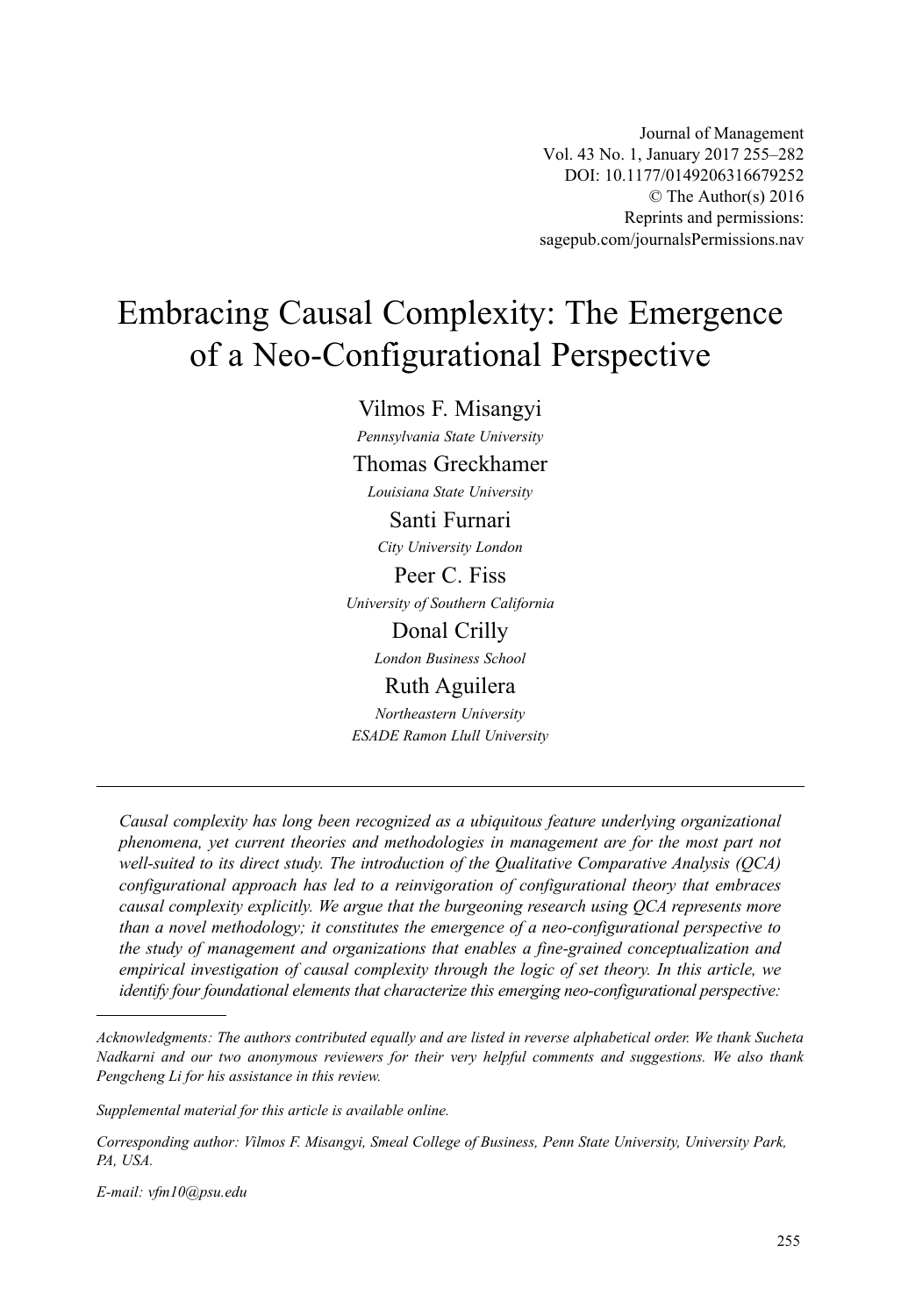*(a) conceptualizing cases as set theoretic configurations, (b) calibrating cases' memberships into sets, (c) viewing causality in terms of necessity and sufficiency relations between sets, and (d) conducting counterfactual analysis of unobserved configurations. We then present a comprehensive review of the use of QCA in management studies that aims to capture the evolution of the neoconfigurational perspective among management scholars. We close with a discussion of a research agenda that can further this neo-configurational approach and thereby shift the attention of management research away from a focus on net effects and towards examining causal complexity.*

*Keywords: configuration; causal complexity; Qualitative Comparative Analysis (QCA); fuzzy sets; equifinality*

Fortunate is he, who is able to know the causes of things.

—Virgil, *Georgics II*

## **Introduction**

Management research has long recognized that organizational outcomes tend to depend on the alignment or conflict among interdependent attributes (Siggelkow, 2002; Tushman & O'Reilly, 2002). Indeed, configurational theories that embrace the notion that an organization is a "multidimensional constellation of conceptually distinct characteristics that commonly occur together" (Meyer, Tsui, & Hinings, 1993: 1175) are well established (e.g., Miles & Snow, 1978; Miller, 1987; Miller & Friesen, 1984; Mintzberg, 1979). In viewing cases under study as constellations of interconnected elements, a configurational perspective emphasizes that causality is complex in that it is often characterized by three features: (a) *conjunction*, which means that outcomes rarely have a single cause but rather result from the interdependence of multiple conditions; (b) *equifinality*, which entails more than one pathway to a given outcome; and (c) *asymmetry*, which implies that attributes "found to be causally related in one configuration may be unrelated or even inversely related in another" (Meyer et al., 1993: 1178).

While these three facets of causal complexity have been recognized and theorized by a first wave of configurational research in management (see Short, Payne, & Ketchen, 2008, for a review), empirical work on configurations has generally not kept pace with its own theorizing. In fact, until recently, there was a void in tools capable of fully capturing causal complexity (Fiss, 2007; Fiss, Marx, & Cambré, 2013). Conventional correlation-based approaches are not designed to address conjunctural, equifinal, and asymmetrical causal relations (Ragin, 1987, 2000). The dominance of these approaches has instead resulted in theory and research marked by a "general linear reality" (Abbott, 1988) or "net effects thinking" (Ragin, 2008) and has channeled efforts towards building and testing theories shaped by conceptions of independent, additive, and symmetrical causality (Delbridge  $\&$  Fiss, 2013; see also Meyer, Gaba, & Colwell, 2005). Hence, scholars have appropriately noted that a configurational perspective in organizational research has "yet to live up to [its] promise" (Fiss et al., 2013: 2) and that "research and theorizing on equifinality … is still at an embryonic stage" (Van de Ven, Ganco, & Hinings, 2013: 407).

A second wave of configurational management studies has emerged that overcomes some of these limitations through the use of Charles Ragin's (1987, 2000, 2008) Qualitative Comparative Analysis (QCA). By using the logic of set theory to conceptualize cases as configurations of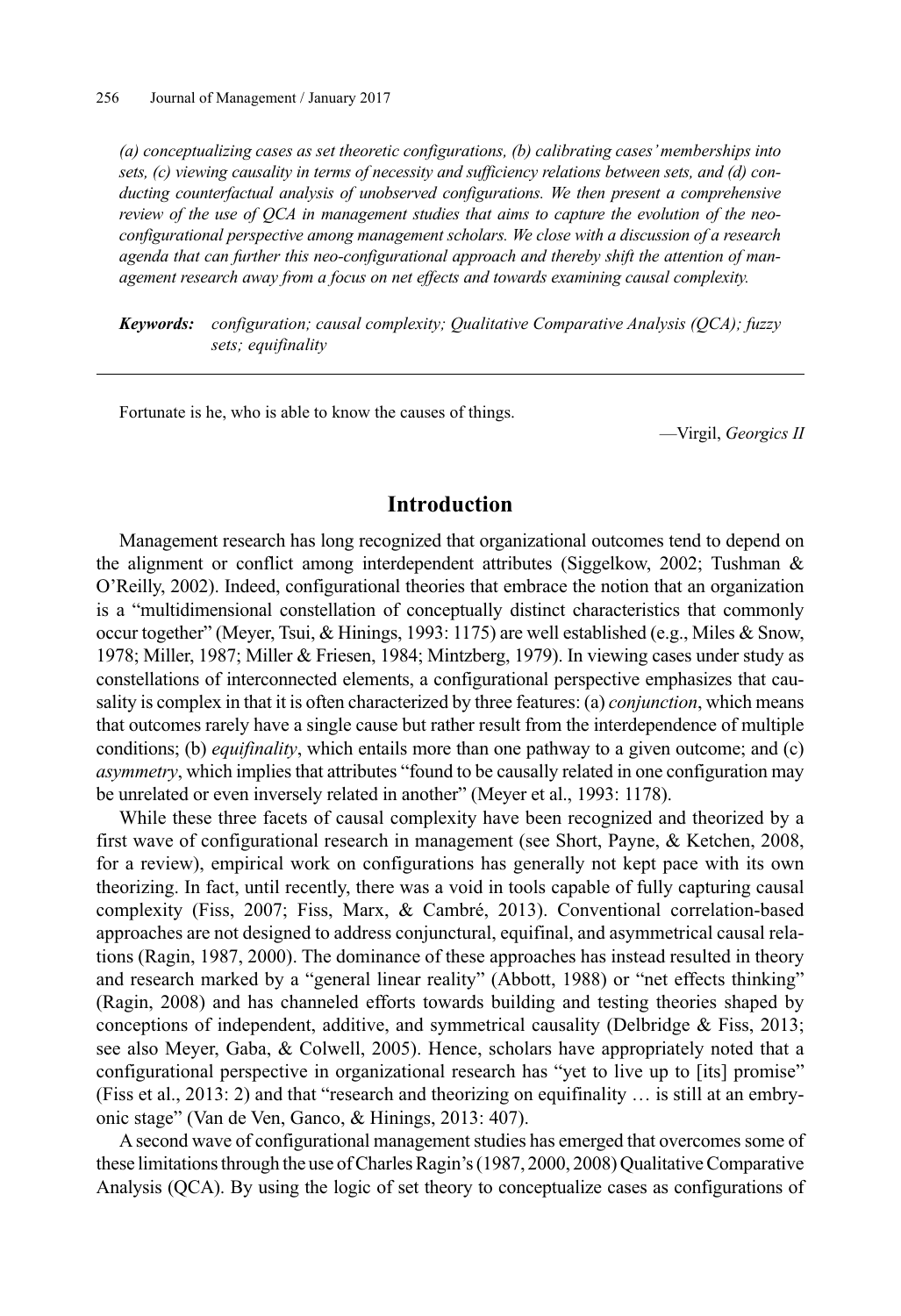causal attributes, QCA has been deliberately designed to both *conceptualize* and *analyze* the causal complexity underlying much organizational phenomena (Fiss, 2007). Put differently, QCA explicitly casts causal relations along all three lines of complexity highlighted by earlier configurational theories in management, defining causal complexity as composed by "equifinality, conjunctural causation, and causal asymmetry" (Schneider & Wagemann, 2012: 78).<sup>1</sup> This approach enables management scholars to identify how multiple causal attributes combine into distinct configurations to produce an outcome of interest (conjunctural causation), assess whether multiple configurations are linked to the same outcome (equifinality) as well as the relative empirical importance of each of these configurations, and examine whether both the presence and the absence of attributes may be connected to the outcome (asymmetry).

Therefore, the recent proliferation of research embracing the use of QCA in management studies—along with adjacent fields such as marketing, management information systems, political science, and sociology—represents more than a renaissance of configurational thinking or merely a new methodological approach. Rather, because this new wave of research directly focuses on causal complexity, we suggest that it constitutes the emergence of a *neo-configurational perspective.* This neo-configurational perspective enables researchers to more adequately theorize and empirically examine causal complexity. Starting from a conviction that this configurational approach profoundly alters how we think about and understand managers, organizations, and their environments, the purpose of our review is to articulate the fundamental tenets of this neo-configurational perspective to management studies in order to outline how these tenets are applied in current research using QCA, and to chart promising future research areas.

In the remainder of this article, we begin by briefly reviewing the prior configurational literature in management research, upon which our current perspective builds. Against this background, we examine the emergence of the neo-configurational perspective. We then discuss the four foundational elements that are distinctive to this neo-configurational approach to the study of management and organizations. We do so with an eye toward differentiating QCA's set-theoretic approach from general linear regression approaches. Following this foundational discussion, we review the current state of neo-configurational research and analyze its growth in management (which we supplement with a review of its use in related disciplines in the supplemental online Appendix C). Building on this discussion of existing research, we highlight several research domains in management that stand to directly benefit from being addressed through a neo-configurational lens. We conclude by offering thoughts on QCA's promise to address causal complexity in management research.

## **The Roots of the Neo-Configurational Perspective**

The "configurational approach" in management is frequently associated with research on organizational design (e.g., Miles & Snow, 1978; Miller & Friesen, 1984; Mintzberg, 1979) and on typologies, strategic groups, and archetypes of effectiveness (e.g., Bensaou  $\&$ Venkatraman, 1995; Child, 2002; Doty, Glick, & Huber, 1993; Ketchen, Thomas, & Snow, 1993). Less widely acknowledged are the roots of this configurational research in an earlier tradition of organization studies inspired by systems thinking (e.g., Katz & Kahn, 1966; Lawrence & Lorsch, 1967; Simon, 1962; Thompson, 1967).<sup>2</sup> While this scholarship did not use the terms "configuration" or "causal complexity," it nevertheless conceptualized organizations as complex systems (Boulding, 1956) "characterized by an assemblage or combination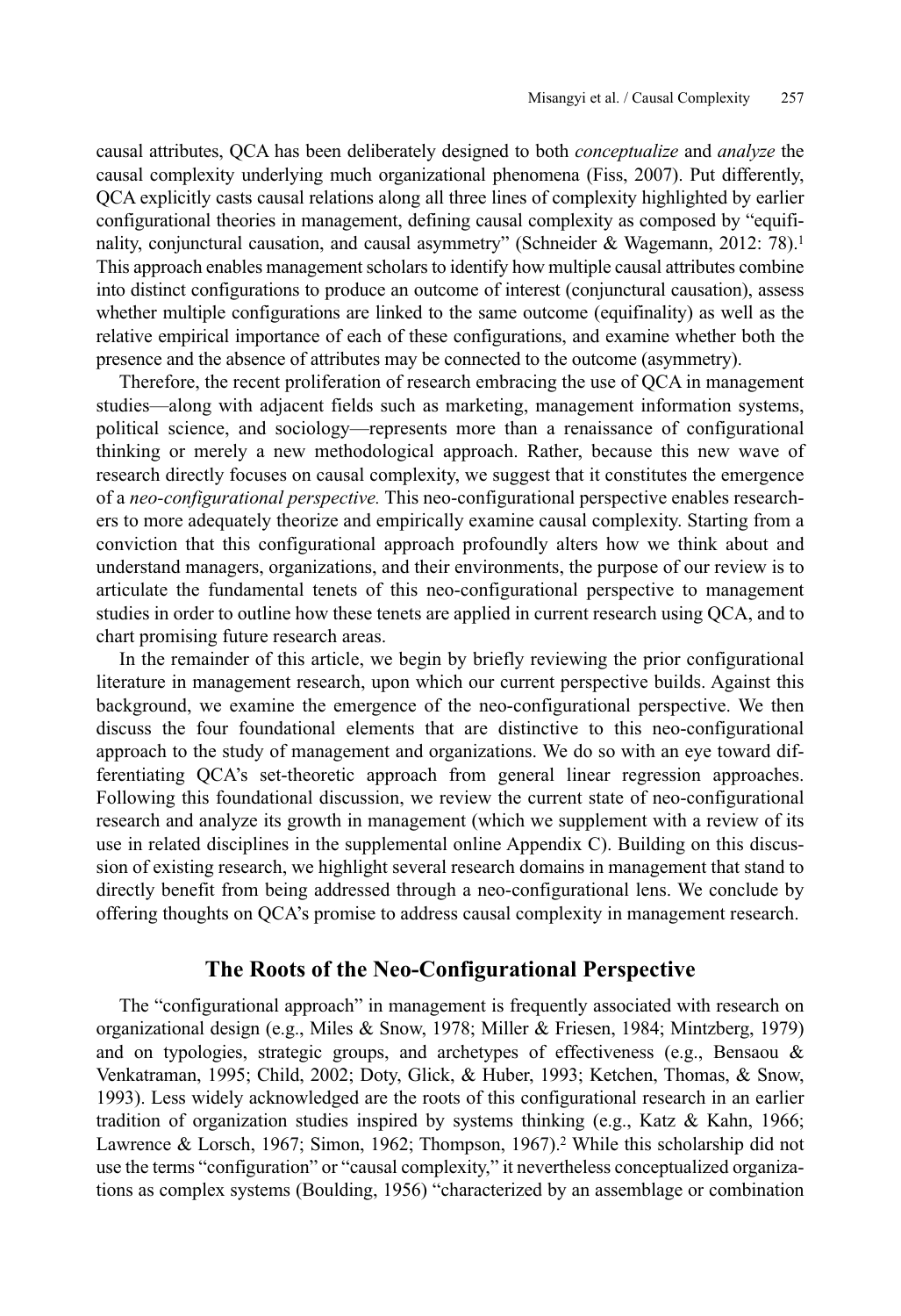of parts whose relations make them interdependent" (Scott, 1998: 83) and whose "outcomes cannot be fully inferred from their constitutive parts analyzed in isolation" (Simon, 1996: 184). Furthermore, research taking an open systems perspective pointed to equifinality as integral to this complexity (Katz & Kahn, 1966; von Bertalanffy, 1968). Although these configurational ideas also featured in the initial systemic statements of contingency theory (e.g., see Grandori & Furnari, 2013, for a review), they were quickly "stripped away" in empirical applications (Van de Ven et al., 2013: 402) based on assumptions of linearity and a "reductionist mode of inquiry" (Meyer et al., 1993: 1177).

By the late 1970s, strategy research began to leverage configurational insights for studying effective organizational designs (e.g., Miles & Snow, 1978; Miller, 1986; Miller & Friesen, 1984; Mintzberg, 1979). This body of work aimed at capturing coherent "patterns" among strategic, organizational, and environmental attributes that lead to organizational effectiveness (Meyer et al., 1993). This holistic approach assumed that superior organizational performance is achieved through "gestalts" or "archetypes" combining organizational structures, strategies, and/or environmental conditions rather than through any of these attributes in isolation. Implicitly, it therefore incorporated the conjunctural and equifinal components of complex causality while paying less attention to causal asymmetry.

Building on these earlier studies, subsequent configurational research on organizations in the 1990s continued to investigate the link between the coherence of organizational and environmental elements and organizational effectiveness (e.g., Bensaou & Venkatraman, 1995; Child, 2002; Doty et al., 1993; Ketchen et al., 1993, 1997; Meyer et al. 1993). This research stream shared the underlying assumption that effectiveness can be attributed "to the internal consistency, or fit, among the patterns of relevant contextual, structural and strategic factors" (Doty et al., 1993: 1196). Among these works, Meyer et al.'s (1993) introduction to the "Special Forum on Configurations" in the *Academy of Management Journal* laid the foundations for a neo-configurational approach by emphasizing that causality is often conjunctural, equifinal, and asymmetric, and urging configurational researchers to focus on examining this causal complexity more directly. In the absence of methodological alternatives, the ensuing configurational research continued to rely on correlational techniques to uncover configurations and relate them to outcomes of interest, especially performance (e.g., Bensaou  $\&$ Venkatraman, 1995; Doty et al., 1993; Ketchen et al., 1993). Thus, although this phase of configurational studies conceptually emphasized the core concepts of conjunctural, equifinal, and asymmetric effects and thereby provided important foundations for the neo-configurational perspective, which we next review, in practice they presented a mismatch between theory and method due to their reliance upon multivariate regression methods that involved additive, unifinal, and symmetrical effects (Fiss, 2007; Grandori & Furnari, 2008).

# **The Emergence of the Neo-Configurational Perspective**

While the earlier wave of configurational research offered the intellectual roots for today's emergent neo-configurational perspective on management and organizations, the latter has its ontological and epistemological roots in Charles Ragin's introduction of QCA (1987, 2000, 2008). Ragin initially developed QCA largely to address problems resulting from studying comparative political science and sociological phenomena at the macro-level (e.g., involving countries or governments) with sample sizes too small for regression techniques but too large for systematic cross-case comparisons.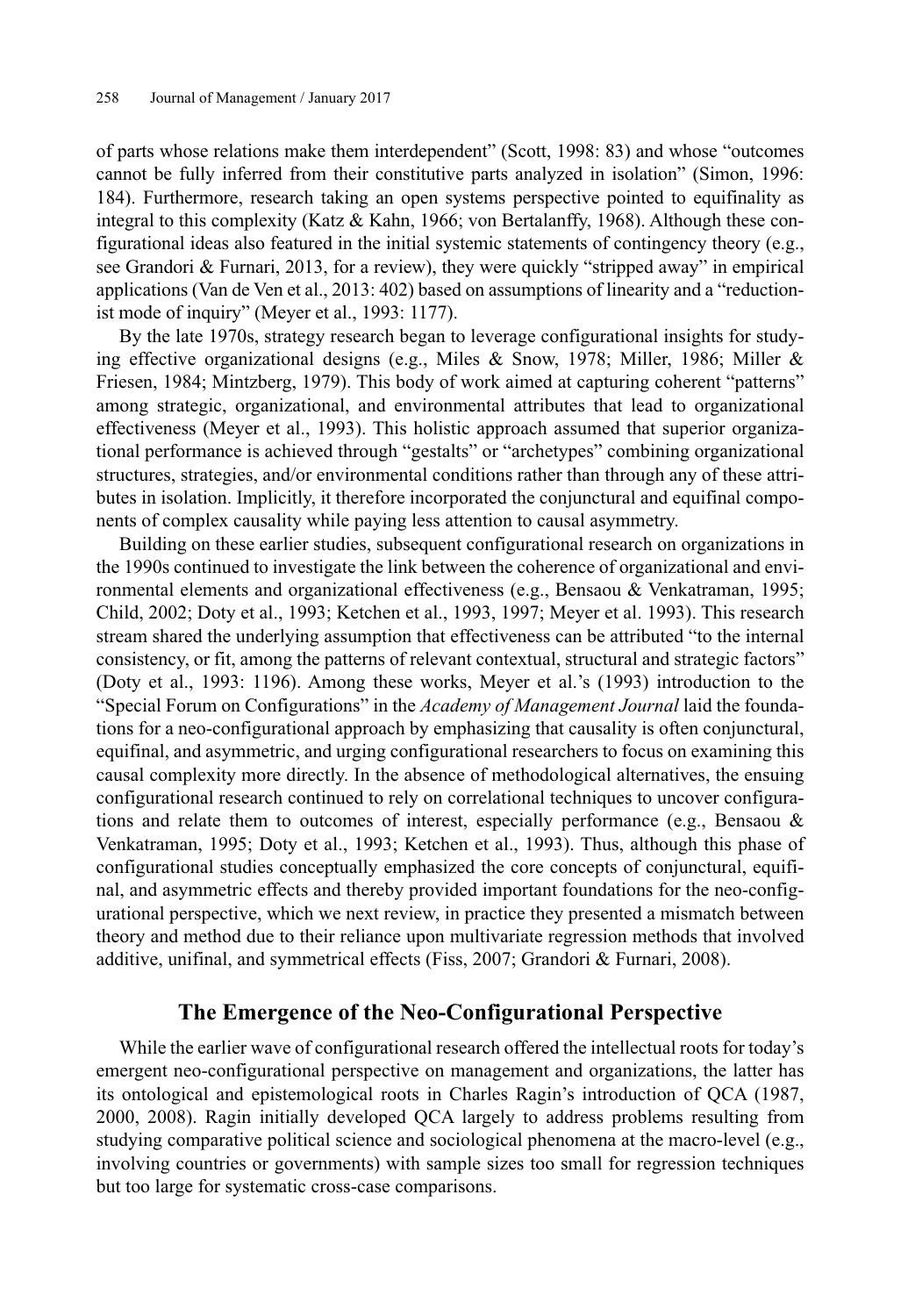In this light, it is not surprising that management researchers initially applied QCA primarily at this macro-level of analysis. Additionally, early management inquiries largely utilized QCA as a supplement to conventional analytical techniques to more holistically understand the phenomena studied. For example, Guillén (1994) used QCA as a supplement to historical comparative case analysis to analyze the configurations of country-level factors (e.g., the presence versus absence of labor unrest and/or professional groups) underlying the diffusion of management models across countries. Stevenson and Greenberg (2000) supplemented network analyses with QCA to identify patterns in the strategies of action used by social actors to influence public policy in a small city. Stokke's (2007) study of shaming in international fisheries management regimes and Häge's (2007) study of communicative action in international trade negotiations both illustrated how QCA could augment the interpretation and the validity of conclusions drawn from more conventional case-oriented analysis on very small samples.

Gradually, however, management scholars moved to applying QCA as a standalone method focused on exploring causal complexity. Studies by Kogut and colleagues (Kogut, MacDuffie, & Ragin, 2004; Kogut & Ragin, 2006) are early exemplars of how QCA enables researchers to analyze causally complex relationships. For instance, Kogut et al. (2004) used QCA to uncover equifinal combinations of complementary technological and organizational practices in the international auto industry, showing that plants achieved performance advantages through alternative combinations of complementary production practices. To give another example, Pajunen (2008) used QCA to explore how institutional factors work in combination to influence the relative attractiveness of countries for foreign direct investments.

The growth of the neo-configurational perspective in management research was greatly spurred on by the publication of several pieces that aimed at explaining (Fiss, 2007, 2009; Lacey & Fiss, 2009; Ragin & Fiss, 2008) and demonstrating (Grandori & Furnari, 2008; Greckhamer, Misangyi, Elms, & Lacey, 2008) how this novel configurational approach could be applied to analyze phenomena at various levels of analysis. Fiss (2007) introduced QCA's set-theoretic approach to management research as a means to study configurations and complex causality, demonstrating how it might overcome the mismatch between theory and methods that had plagued earlier configurational theorizing. Greckhamer et al. (2008) aimed to advance the use of QCA in strategic management research. Their study of how industry, corporate, and business-unit attributes combine to produce both superior and inferior performance illustrated QCA's potential to examine all three aspects of causal complexity (conjunction, equifinality, and asymmetry) and to explore the inherent limited diversity of organizational phenomena. Grandori and Furnari (2008) drew on QCA's logic and methodological approach to revisit the classic link between organizational design and effectiveness prevalent in earlier configurational studies. They identified types of organizational elements that differ "in kind" and showcased how "combinatory laws" regulate the configurations among these elements and their associations with organizational efficiency and innovation. Further, a special issue in the *Journal of Business Research* in 2007 featured seven articles that used QCA across a variety of contexts.

## **Fundamental Elements of the Neo-Configurational Perspective**

Beyond simply sharing a novel methodology, the QCA-inspired management studies reviewed above (and below) share a *configurational way of thinking and theorizing* about the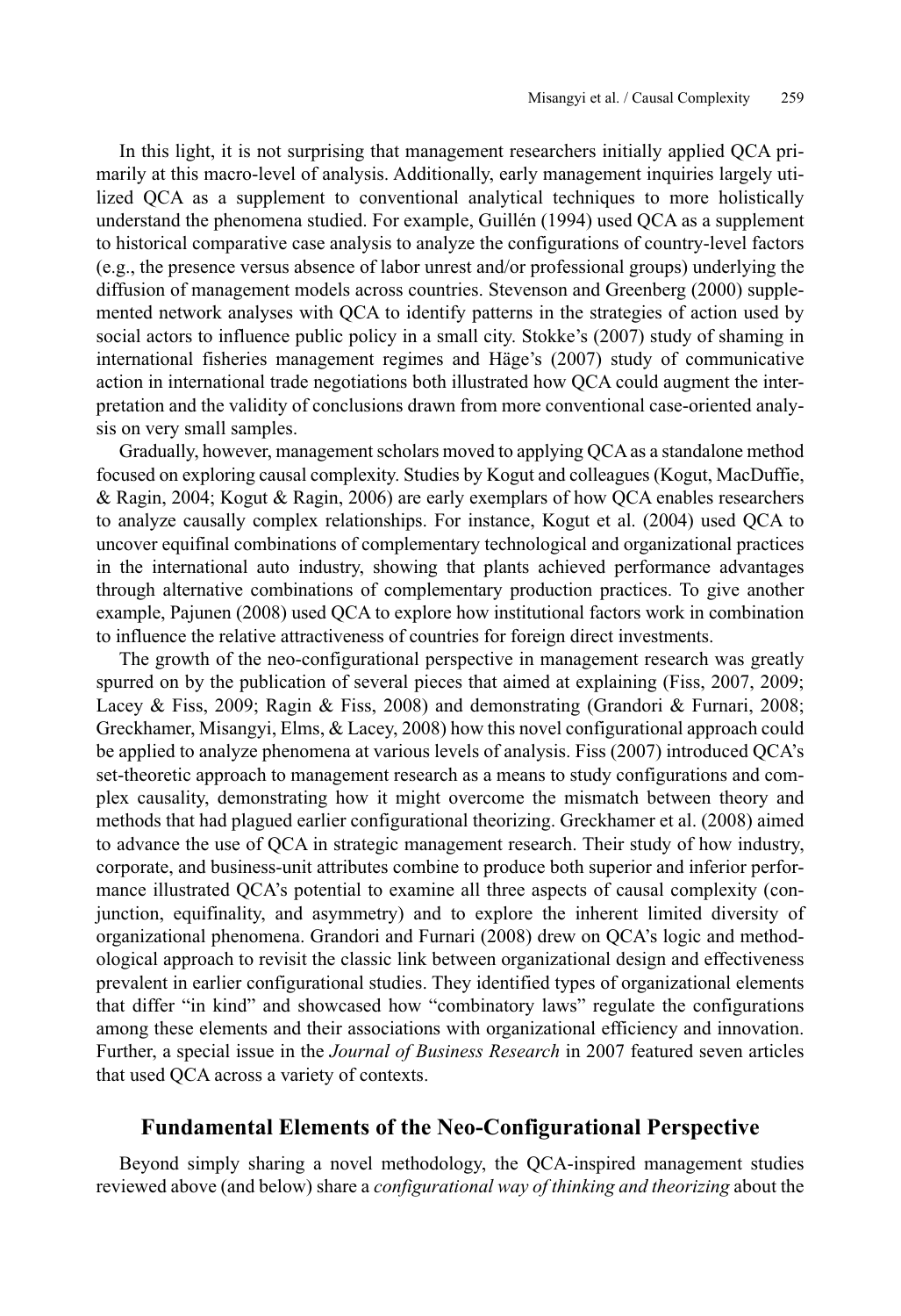complexity inherent in causation among management and organizational phenomena. In short, QCA's set theoretic approach has facilitated a neo-configurational perspective that fully embraces causal complexity. The foundations for this neo-configurational perspective differ fundamentally from conventional linear regression approaches in how phenomena and causal relationships are conceptualized and analyzed. In this section, we discuss the four distinctive elements of the set-theoretic approach to causal complexity, illustrating along the way how these differ between QCA and conventional linear regression approaches.<sup>3</sup> Specifically, we elaborate on QCA's set-theoretic approach, which (a) treats cases as settheoretic configurations, (b) uses calibration to measure cases' set memberships in the attributes and outcomes of theoretical interest, (c) assesses causality through the necessity and/or sufficiency of attributes for outcomes of interest, and (d) incorporates counterfactual analysis given the limited diversity inherent in social phenomena.

#### *Cases as Set-Theoretic Configurations*

While cases can be viewed in various ways, including as theoretical constructs or as empirical units, QCA explicitly conceptualizes cases as configurations of attributes (Ragin, 1987, 2000). Doing so is consistent with case-oriented strategies in general, which imply a holistic and configurational understanding of the phenomena of interest (Fiss, 2009). In other words, cases are conceptualized as combinations of theoretical attributes of interest rather than as a disaggregation of their attributes that are treated in isolation from each other as is done in conventional regression approaches (Ragin & Rubinson, 2009). The configurational understanding of cases as "complex wholes" is made possible by QCA's use of the set-theoretic approach and Boolean algebra (also referred to as the "algebra of sets"; Ragin, 1987). These two integral features of QCA differentiate this approach from conventional correlational methods and allow the researcher to effectively conceptualize and analyze causal complexity (for in-depth discussions of the set theoretic basis of QCA and an introduction to Boolean Algebra, see, e.g., Ragin, 1987, 2000; Smithson & Verkuilen, 2006).

QCA uses set theory to conceptualize causal attributes and outcomes of interest as sets and to examine relationships between attributes and outcomes through a set-theoretic analysis of subset relations. Considering attributes of cases as sets aligns with our intuitive cognitive approach of classifying empirical observations as belonging to categories (i.e., sets). For example, researchers commonly describe organizations as large, innovative, or successful, or describe industries as dynamic or competitive. Similarly, many theoretical arguments in the social sciences are stated in terms of sets and their relations rather than correlations or net effects; "the *analysis of set relations*" (Ragin, 2008: 13) is vital to social research. For example, the argument that organizations whose attributes fit well with industry attributes will be high performers implies a subset relation—that firms with such a fit are a subset of all highperforming firms. This suggests that the presence of a fit between organizational and industry attributes leads to high performance, but does not imply that all high-performing firms exhibit this fit (e.g., other paths to high performance may include factors such as lucrative patents and monopoly or quasi-monopoly positions).

QCA and regression analyses are also built on different algebraic systems—Boolean versus linear algebra, respectively—that provide significantly different formal mathematical tools and languages through which phenomena and causal relations are conceptualized (Ragin,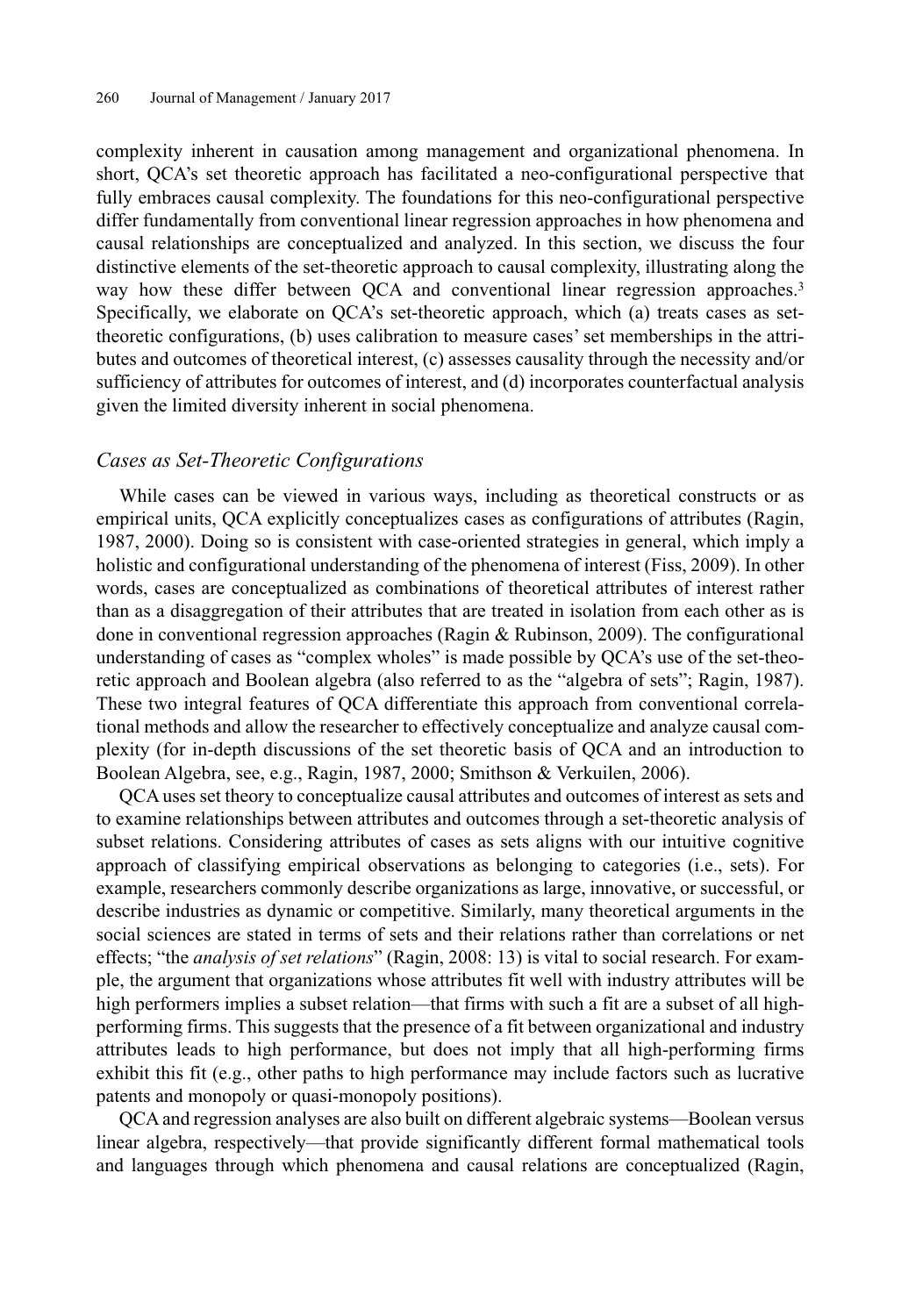1987, 2008; Thiem, Baumgartner, & Bol, 2016). Whereas the linear algebra underlying linear regression leads researchers to conceptualize case attributes as separable independent variables and to examine the net effects of such variables on outcomes, the Boolean algebra underlying QCA leads researchers to view cases as combinations of attributes and to identify attribute combinations that are consistently linked to outcomes. In sum, by using Boolean algebra to conceptualize causal relations as subset relations, QCA enables researchers to capture all three aspects of causal complexity: conjunction, equifinality, and causal asymmetry.

A cornerstone to understanding causal relations in QCA is that it views *conjunctural causation* through "causal recipes" (Ragin, 2008: 109) in which case attributes combine to produce an outcome. This approach shifts the focus of causal explanation away from attempts to identify attributes with the strongest independent effects toward how attributes combine (in a recipe): to "think in terms of recipes is to think holistically and to understand causally relevant conditions as intersections of forces and events" (Ragin, 2008: 109). While general linear regression models can to some extent capture conjunctural causation through interaction effects, interpreting interactions of more than two variables is challenging (Vis, 2012). QCA, in contrast, readily enables the examination of conjunctural causation through the combinatorial logic of Boolean algebra, using the Boolean operator *and* to capture the intersection of sets. For example, one of the seven recipes of industry, corporate, and businessunit attributes found by Greckhamer et al. (2008) to produce high business-unit performance in the manufacturing sector involved large business-units in munificent industries. That is, this causal recipe shows that business-units that were both large *and* operate in a munificent industry were successful performers.

Causal recipes also orient researchers toward the possibility of *equifinality*, that is, that an outcome may follow from several different causal recipes (Ragin, 2008). While general linear regression models cannot uncover equifinality (Vis, 2012), QCA's focus toward whether or not more than one causal recipe may lead to the same outcome embraces equifinality. The Boolean operator *or* enables assessment of potential equifinality by capturing the union of set configurations. For example, another recipe among the seven configurations found by Greckhamer et al. (2008) was that high performance in the manufacturing sector resulted when business units were part of highly diversified corporations and operated in munificent industries—that is, business-unit success came through either large size *and* high industry munificence *or* being part of a diversified corporation *and* a highly munificent industry.

Finally, in contrast to the symmetry inherent in general linear regression, set relations are fundamentally *asymmetrical* (Ragin, 2008). In its most typical form, asymmetry means that the presence as well as the absence of any attribute may produce the same outcome, depending on its combination with other attributes. This possibility is captured through the use of the Boolean operator *not* that indicates the absence of attributes (or of the outcome). Continuing the previous example, a third recipe among Greckhamer et al.'s (2008) findings for high performance in manufacturing involved business units that were *not* large *and* part of highly diversified corporations *and* that competed in industries that were *not* highly competitive *and not* highly dynamic. In total, these recipes show that both large business-units and not-large business-units achieved superior performance depending upon their combinations with other corporate and industry attributes. This finding would not be uncovered by the symmetry inherent in regression methods, which treat attributes as either positively or negatively related to the outcome.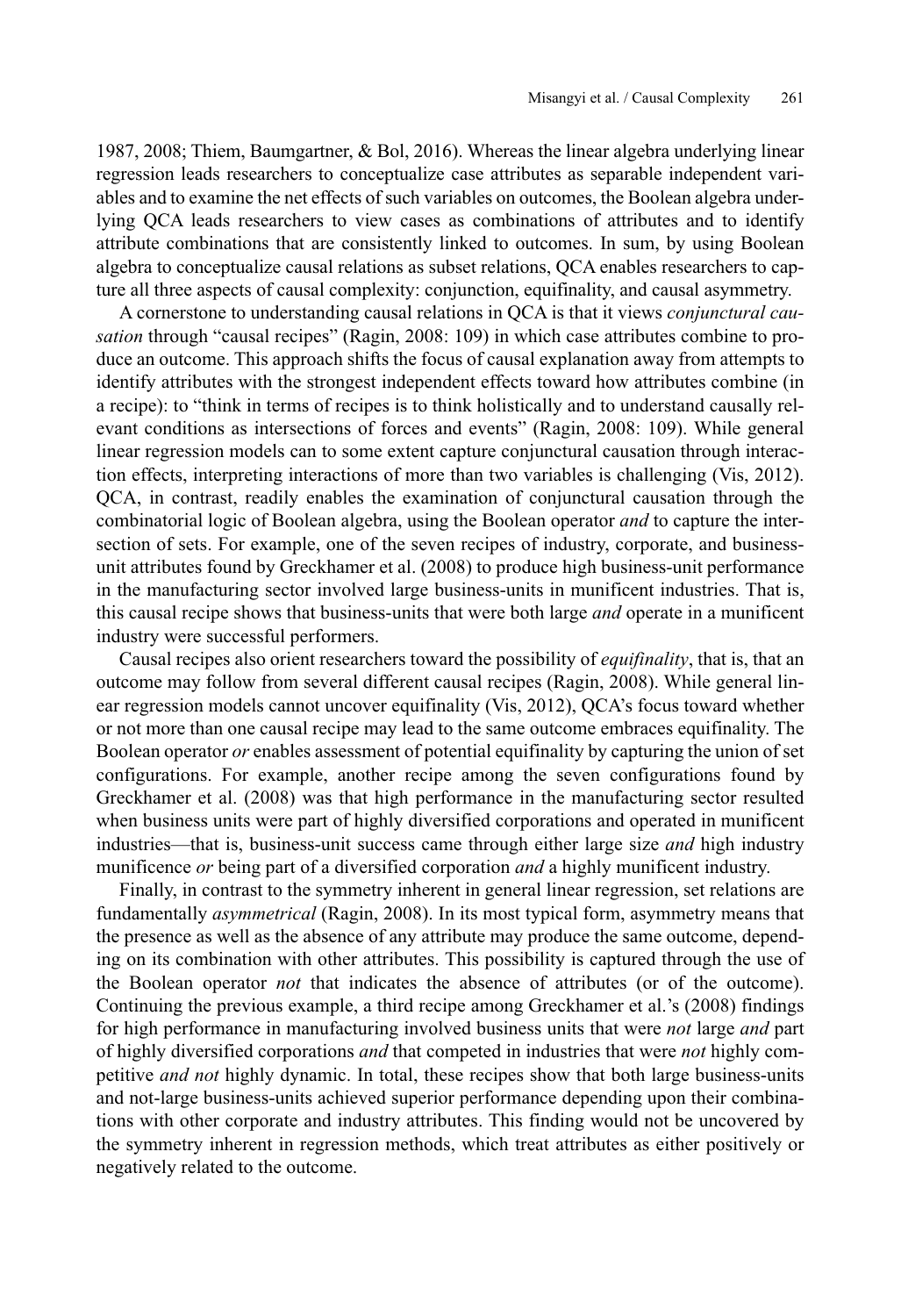#### *Calibration of Cases' Set Memberships*

A second fundamental element of the neo-configurational perspective is the measurement of cases' set memberships through calibration that reflects meaningful standards and that captures variation directly relevant to the research question and the target set of cases. Meaningful standards for calibration are derived from theory and substantive knowledge external to the sample itself when possible and are enacted as the qualitative thresholds used in the set calibration (Ragin, 2008). Calibration therefore contrasts with the use of uncalibrated measures of variables in regression techniques. Measurement in correlational approaches is founded upon sample-specific means—measures are constructed such that they vary around inductively-derived central tendencies with no distinction as to whether the found variance corresponds to meaningful thresholds that distinguish differences in kind. The conventional use of uncalibrated measures simply makes it possible for the researcher to know whether one case is relatively higher or lower than another on a particular measure; it does not afford an interpretation of whether the variation on the measure is relevant or meaningful as does calibration.

For example, in their study of corporate governance mechanisms, Misangyi and Acharya (2014) sought to capture CEOs' and directors' equity stakes in the firms they lead, as such equity ownership is thought to help align managerial and shareholder interests. Conventionally, such equity stakes have been measured through the percentage of outstanding firm shares held by the CEO or directors. Though this uncalibrated measurement allows for relative comparisons among CEOs, it does not capture whether the ownership stake is meaningful. Thus, instead, Misangyi and Acharya (2014) drew upon theory and evidence directly relevant to their cases. In particular, they used theory that suggested that managers and directors have a meaningful stake in a firm when they have a substantive amount of their *own net worth* invested in the firm (Hambrick & Jackson, 2000). Based upon this conceptualization of a meaningful stake, they then turned to extant evidence which showed that CEOs and directors of the largest U.S. corporations are among the top 1% of U.S. income earners (Bakija, Cole, & Heim, 2010) and that the average 1-percenter in the US around the time of their study had a net worth of around \$18 million and invested about half of it in stocks (Wolff, 2010). This theory and evidence was thus used to establish the qualitative thresholds of the dollar amounts that constituted the set of CEOs and directors with a meaningful ownership stake in their firms. Note that this example highlights that while *quantitative data* are often used as the basis for the measurement of set memberships, the *qualitative thresholds* used in the calibration are nonetheless derived from theory and evidence.

While originally QCA utilized a "crisp" set approach (Ragin, 1987) that qualitatively distinguishes full membership and full non-membership, it has since evolved to enable the use of fuzzy sets that additionally incorporate degrees of membership (Ragin, 2000, 2008). In so doing, fuzzy sets "bridge quantitative and qualitative approaches to measurement" (Ragin, 2008: 82) by synthesizing the strengths of both approaches: By assessing the degree of membership, they provide the precision of measurement valued by quantitative researchers; and by calibrating according to theory and substantive knowledge and relevant variation, they incorporate the best aspects of qualitative research measurement. QCA research designs may simultaneously use fuzzy and crisp sets; their use is a function of the nature of the studied attributes. Whichever type of calibration is chosen, and whatever data (i.e., qualitative or quantitative) are being calibrated, it is vital that all decisions are described transparently to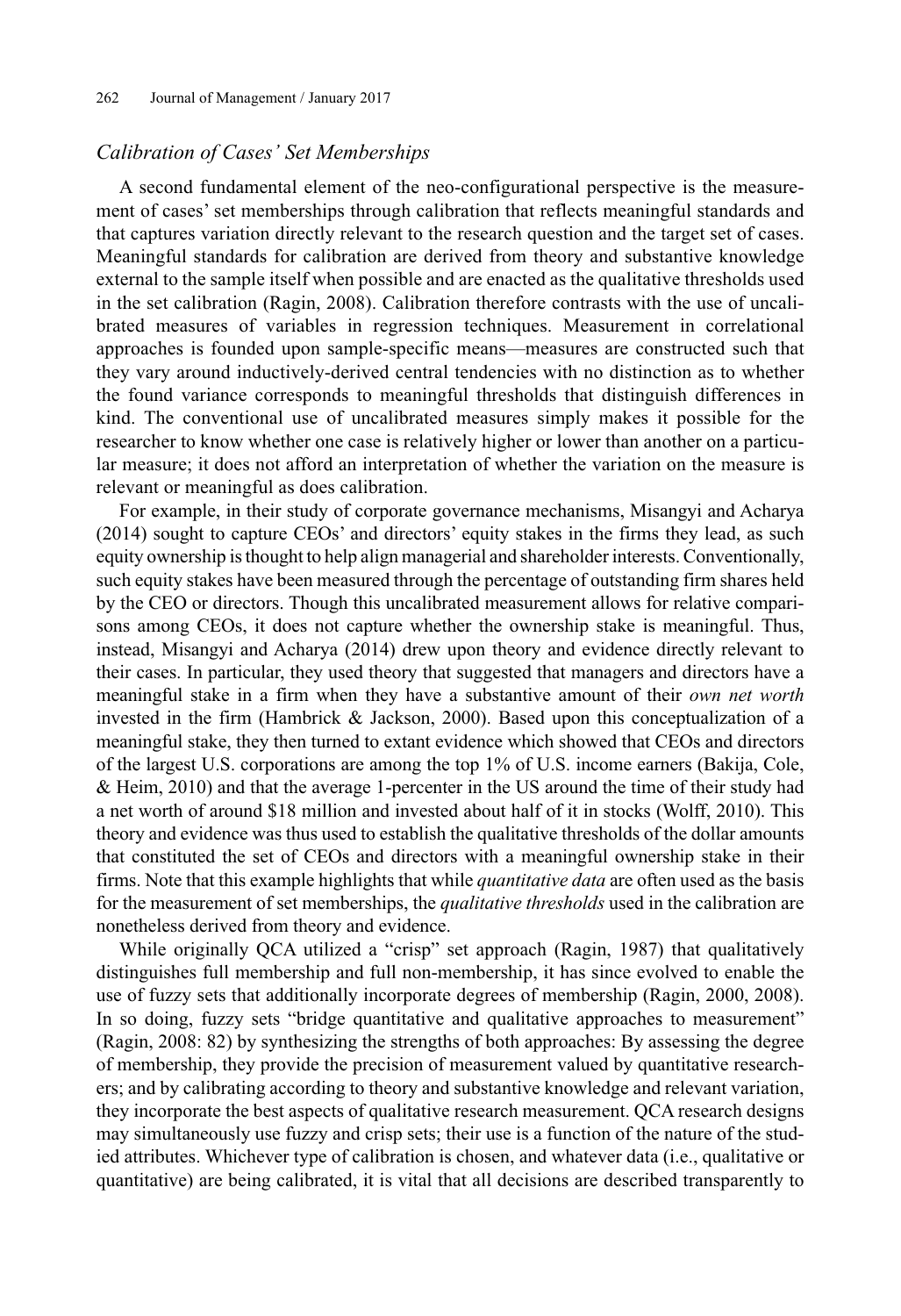enable readers to assess the (face) validity of the thresholds (Ragin, 2008) and to replicate this core part of a QCA research design.

Calibration presents a number of challenges. First, regression approaches generally do not require researchers to ponder what constitutes the thresholds for membership in sets, and thus theory that could guide calibration is frequently lacking. While the intention underlying calibration is to base qualitative anchors upon theoretically meaningful standards (Ragin, 2000, 2008), when this is not possible researchers may have to rely purely on substantive evidence in establishing the calibration. While ideally in such circumstances researchers will turn to sample distribution characteristics from the extant evidence beyond the particular study sample, when such data are not existent qualitative anchors must be decided based upon the study's sample distribution (Thiem & Dusa, 2013; Verkuilen, 2005). Such data-based calibration may use points from the cumulative data distribution function or from visualizing the frequency or density distribution of the data through tools such as bar graphs or density plots as anchors for calibrating sets that capture differences in kind and in degree in the case attributes included. For example, lacking theory and comparative data as to what constitutes highly paid CEOs and workers cross-nationally, Greckhamer (2016) chose measures of dispersion as break points for deciding on full membership, full nonmembership, and the point of maximum ambiguity in calibrating fuzzy sets of highly compensated CEOs and highly compensated workers.

A second challenge of calibration involves the use of survey data, which is particularly relevant for research on micro-behavioral phenomena (Crilly, 2013; Ordanini & Maglio, 2009). A possible strategy to calibrate survey data is to draw on prevalidated scales to measure the constructs that matter in their theories, which presents both an opportunity and a challenge. The use of ordinal Likert scales to measure constructs provides qualitative anchors (e.g., "strongly agree," "somewhat agree," "neither agree nor disagree," "somewhat disagree," and "strongly disagree") that conceptually could directly inform the calibration thresholds of set memberships (see Fiss, 2011). While statements such as "strongly agree," "neither agree nor disagree," and "strongly disagree" provide qualitative anchors that potentially directly correspond to anchors for the calibrations of "fully in," "neither in nor out," and "fully out," respectively, evidence from sample distributions of responses tend to suggest that this may not be the case due to range restriction or other response biases (Ordanini  $\&$ Maglio, 2009). Thus, researchers using ordinal scales face the challenge of reconciling these conceptual anchors with the actual distribution of the data.

Third, the calibration of qualitative data presents its own challenges. Unlike with quantitative data wherein researchers need only to set three qualitative break points to calibrate measurement (e.g., thresholds for fully in, crossover point, and fully out when using continuous data; Ragin, 2008), when calibrating qualitative data into fuzzy sets researchers need to establish some procedure to code the qualitative data accordingly (Livne-Tarandach, Hawbaker, Boren, & Jones, 2015; O'Neil, 2008). For example, Crilly, Zollo, and Hansen (2012) developed a detailed coding lexicon to calibrate data from a total of 292 interviews of managers and stakeholders into measures of managerial consensus and stakeholder consensus on the firms' corporate social engagement using four-value fuzzy sets. More generally, Basurto and Speer (2012) offer a number of recommendations for approaching the calibration of interview data into set memberships. Additionally, while researchers working with qualitative data may gravitate towards using case-specific data to set thresholds for set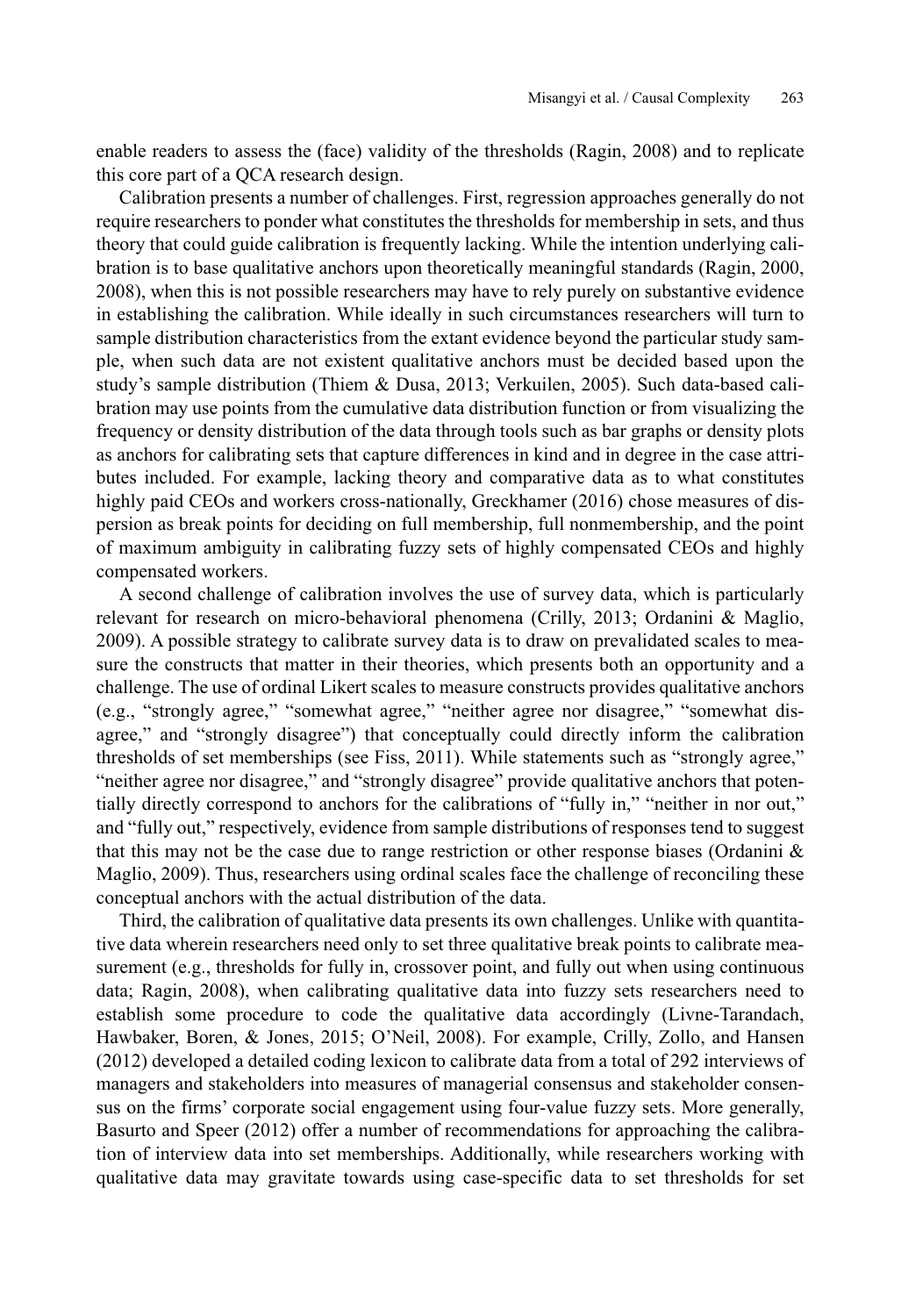calibration, Hodson and Roscigno (2004) provide an example of how external standards can be used to calibrate qualitative data into set memberships; they transparently describe their process of constructing an instrument to calibrate a sample of organizational ethnographies to determine their membership in sets capturing organizational practices and managerial behavior that are then linked to positive and negative outcomes for organizations and workers.

#### *Necessary and Sufficient Relations Between Sets*

As already discussed above, the QCA and general linear regression approaches differ fundamentally in how they conceptualize causal relations (Katz, Vom Hau, & Mahoney, 2005; Ragin, 2006, 2013; Thiem et al., 2016). Whereas general linear regression methods treat causal relationships as the covariation between independent and dependent variables, QCA identifies commonalities across cases in the form of consistent subset relations between theoretically relevant attributes and outcomes of interest (Ragin, 2008).4 More specifically, QCA's set-theoretic approach enables researchers to utilize two general analytical strategies to examine such commonalities.

One focuses on the *necessity* of the attribute(s) for observing the outcome—that is, the attribute(s) must be present for the outcome to occur. This analytical strategy involves studying cases that all exhibit the outcome of interest to identify whether all (or almost all) of them also exhibit the particular theoretical attribute or combination of attributes. As such, the outcome is a subset of the instances of the attribute(s): While all cases experiencing the outcome would also display the attribute(s), not all of the cases displaying the attribute(s) must exhibit the outcome. In essence, this strategy involves examining commonalities by comparing cases that experience the same outcome (analogous to selecting on the "dependent variable")—a commonly employed design in qualitative research but in stark contrast to general linear regression approaches.

A second analytical strategy involves studying cases that all exhibit a particular attribute or configuration of attributes to examine whether they all (or almost all) also experience the same outcome. This implies that the attributes are a subset of the specific outcome, which in combination with theoretical considerations would provide evidence for the *sufficiency* of the attributes for the outcome. Here, while sufficiency means that all cases possessing the attribute(s) must experience the outcome, there likely will be other cases experiencing the outcome which do not possess the same attribute(s). Note that this analytical strategy inherently involves the examination of commonalities by comparing cases that display a particular theoretical attribute(s), which though a common research practice in qualitative research, it stands in contrast to general linear regression approaches.

In short, this third fundamental element of the set-theoretic approach consists of looking for commonality across cases either through the analysis of the necessity or the sufficiency of attributes for a given outcome. This allows the researcher to both conceptualize and analyze the asymmetrical nature of set relations as already discussed. Furthermore, sufficiency analysis is well-equipped for unraveling the equifinality inherent in complex causality: It allows the researcher to examine how multiple combinations of attributes may lead to the same outcome.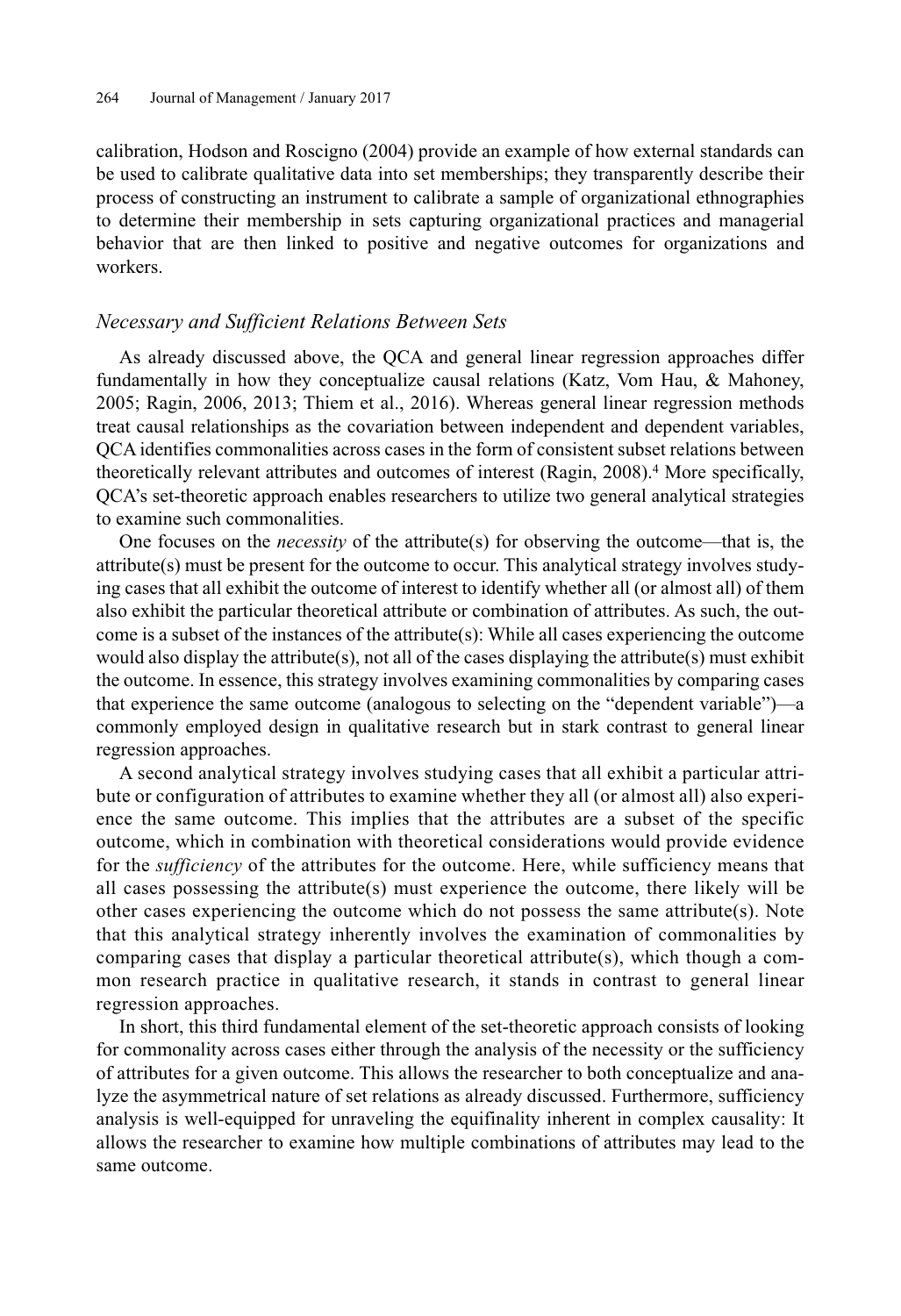# *Counterfactual Analysis of Unobserved Configurations*

Causal complexity typically implies that the empirically observed diversity of cases ''is limited by the attributes' tendency to fall into coherent patterns … because attributes are in fact interdependent and often can change only discretely or intermittently" (Meyer et al., 1993: 1176). The limited diversity inherent in causal complexity both complicates and enriches its analysis because the logically possible configurations that do not appear among the empirical cases (i.e., unobserved or counterfactual configurations) can inform conclusions about the causal relations under study (Ragin, 2008). General linear regression models and QCA differ in how they tackle limited diversity (Thiem & Duşa, 2013; Vis, 2012). While in correlation-based approaches "the problem of limited diversity is obscured" because of the assumed homogeneity of populations and samples (Ragin, 1987: 106), QCA's set-theoretic approach enables researchers to examine the configurations that do not exist in the data through "counterfactual analysis"—that is, a reasoned evaluation of the outcome that an unobserved configuration would exhibit if it did exist (Ragin & Sonnett, 2004; Soda & Furnari, 2012).

QCA uses a Boolean chart referred to as a "truth table" to capture and examine all logically possible combination of attributes, including those combinations that lack empirical instances (e.g., see Greckhamer et al. [2008] and Soda and Furnari [2012] for illustrations of such diversity mapping among organizational phenomena). The truth table allows researchers to "systematically explore counterfactual configurations and evaluate the plausibility of their outcomes" (Soda & Furnari, 2012: 288), and requires them to make explicit simplifying assumptions that need to be "clarified and brought forward for examination" (Ragin, 1987: 112). QCA also facilitates counterfactual analysis through the production of multiple solutions (complex, intermediate, and parsimonious) that vary in the extent to which they incorporate the examination of "easy" counterfactuals (i.e., consistent with the empirical evidence at hand and with existing assumptions) and "difficult" counterfactuals (i.e., consistent with the empirical evidence but not with assumptions; see Ragin  $\&$  Sonnett, 2004). Among management researchers, it has become conventional to report the results of these counterfactual analyses by distinguishing those attributes among the reported solution that are "core" from those that are "contributing" conditions (e.g., Crilly, 2011; Fiss, 2011; Misangyi & Acharya, 2014).5 Recently, Greckhamer (2016) has extended this convention to integrate necessary conditions. In sum, this element of a neo-configurational perspective pushes researchers to think about unobserved cases.

## **The Neo-Configurational Perspective: Current State**

Building on extant reviews of the use of QCA across a number of disciplines (e.g., business, political science, sociology) (Kan, Adegbite, El Omari, & Abdellatif, 2015; Rihoux & Marx, 2013), our particular aim in this review is to capture the evolution of the neoconfigurational perspective among *management* scholars. In this section, we begin by describing the methodology we used to identify the set of articles we reviewed. We then discuss our findings from this exercise and identify common themes of QCA applications in management studies. For readers interested in how this perspective has taken hold in other business (e.g., marketing, operations management, etc.) and nonbusiness disciplines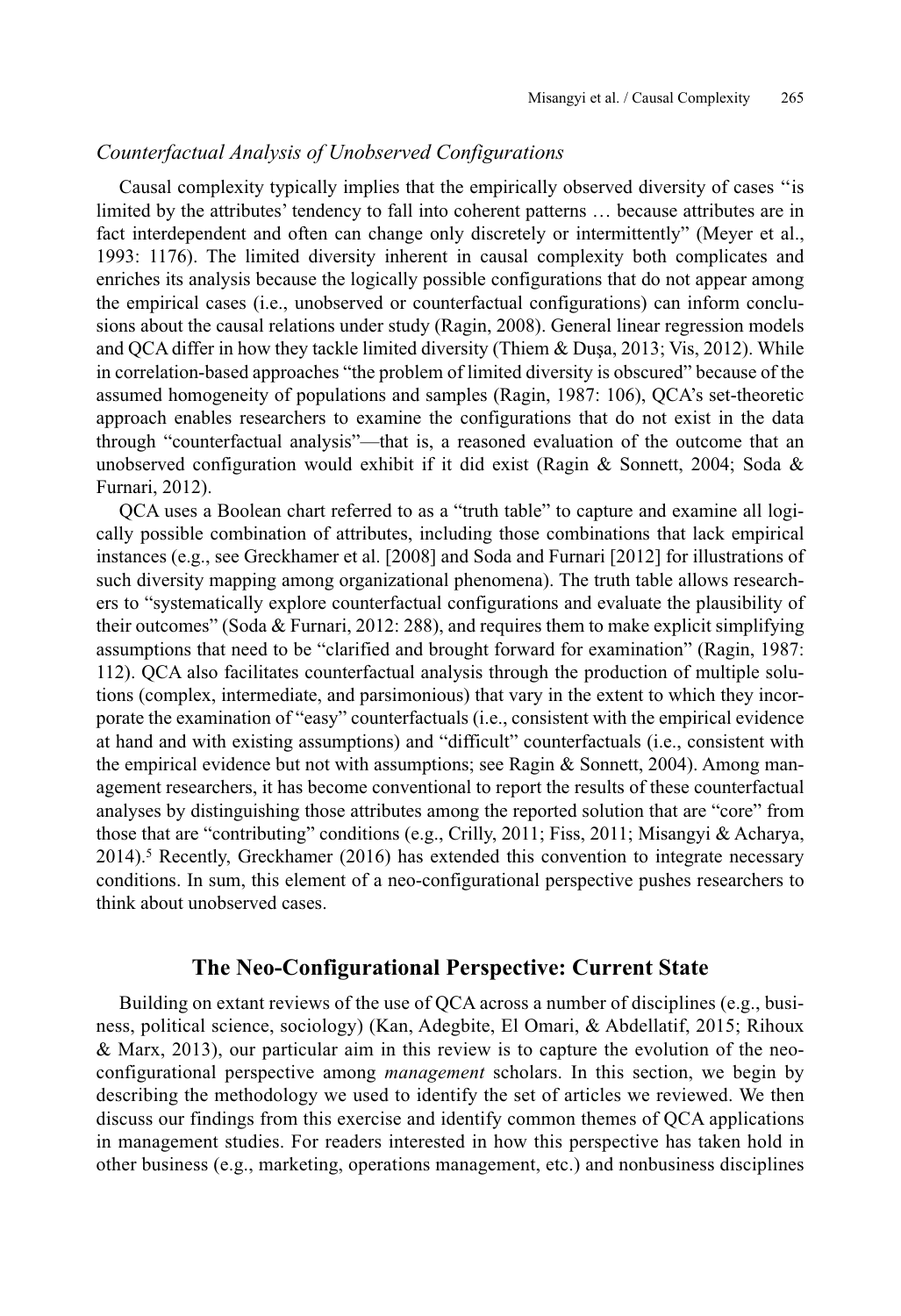(e.g., political science, sociology, the natural sciences), we provide a brief overview of research using QCA in these other areas in an online supplement available at the JOM website (as Appendix C).

We selected articles to be included in our review as follows. First, in identifying journals to include in our search, we started with the most recent list of journals indexed in the "management" category of Thomson Reuters Web of Science (2014). From this initial list of 185 journals, we omitted 88 journals that pertained to other disciplines such as supply chain (e.g., *Journal of Supply Chain Management*) and operations management (e.g., *Journal of Operations Management*, etc.), information systems management (e.g., *MIS Quarterly*), hospitality management (e.g., *Cornell Hospitality Quarterly*), and sports management (e.g., *Journal of Sports Management*), leaving a list of 97 management journals. We then reviewed all journals included in the Web of Science "business" category and identified 16 journals that are frequent publication outlets for management scholars, which included the *Journal of Business Research*, *Family Business Review*, as well as primary outlets for business ethics (e.g., *Business Ethics Quarterly*, *Journal of Business Ethics*) and entrepreneurship (e.g., *Journal of Business Venturing*, *Entrepreneurship Theory and Practice*). The complete final list of 113 journals included in our review is available as an online supplement at the JOM website (as Appendix A). Second, to select articles, we set the start date for our search for the year after Charles Ragin's (1987) initial seminal formulation of QCA and thus searched for articles in these outlets over the period of 1988 through 2015. Third, we searched the terms "Qualitative Comparative Analysis," "Configuration," "QCA," "fuzzy-set," and "crisp-set" in the selected journals and eliminated the articles that contained the term 'configuration' but did not explicitly use QCA. This process resulted in a sample of 96 articles included in our review and summarized in Table 1 in the online Appendix B.

#### *QCA and the Neo-Configurational Perspective in Management Studies*

Table 1 in Appendix B provides an overview of the 96 articles and their main characteristics. A first takeaway from this table is that the use of QCA by management scholars has accelerated in recent years. To take stock of the current state of the neo-configurational perspective, in this section we first identify several common themes that characterize how QCA has been used to advance an understanding of causal complexity in management studies. Specifically, we observe (a) a trend from small-N to large-N analysis, (b) an extension towards including lower levels of analysis (i.e., organizations and individuals), (c) an interest toward deductive analyses, and (d) an increasing emphasis on using QCA as a complementary tool in both inductive and deductive mixed method studies.

*From small-N to large-N analysis*. As discussed above, QCA was developed to tackle the challenge of conducting systematic analysis of cross-case patterns in comparative sociology and political science research lacking the number of cases required for conventional statistical approaches (Ragin, 1987). In line with these roots, studies in our review sample frequently involved nation-level research with small or intermediate samples (e.g., Greckhamer, 2011; Kogut & Ragin, 2006; Pajunen, 2008; Schneider, Schulze-Bentrop, & Paunescu, 2010). However, our review also revealed a shift towards using QCA for analyzing large-N samples. For instance, in their analyses of corporate governance, García-Castro, Aguilera, and Ariño (2013) and Misangyi and Acharya (2014) used datasets with 363 and 1,135 cases, respectively; and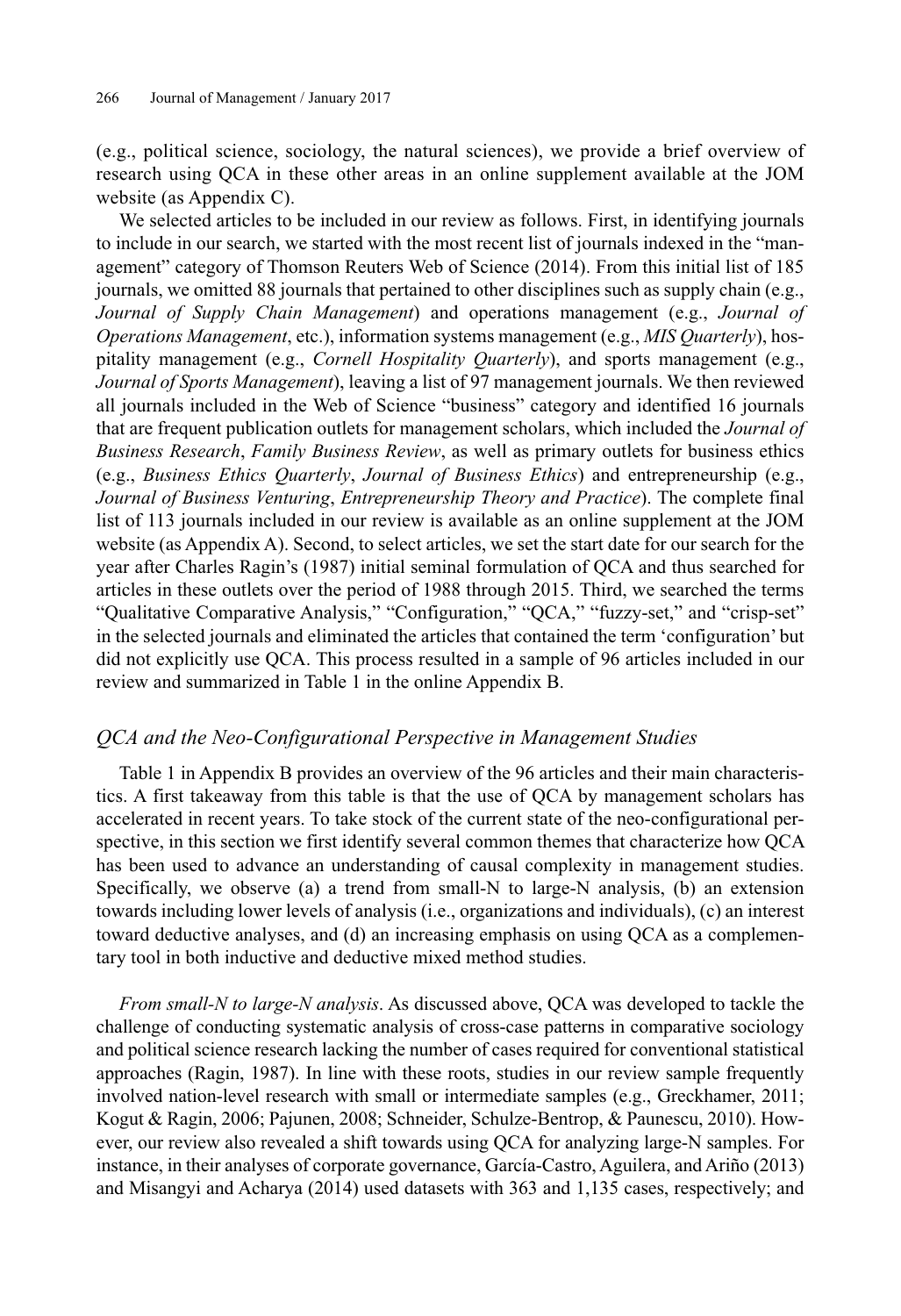Greckhamer et al. (2008) analyzed a sample of 2,841 cases to study business-unit performance. More generally, of the 62 articles spanning the last three years included in our sample (i.e., 2013-2015), most analyzed large-N datasets (from 100 to 500 cases), with some studies working with substantially larger ones (e.g., 9,000 units of observation in Hervas-Oliver, Sempere-Ripoll, & Arribas, 2015). Put differently, QCA is clearly *not* confined to studies with an intermediate-N sample that cannot be analyzed with conventional regression.

Taking a set-theoretic approach to the study of large-N samples differs from a small-N approach in terms of researchers' goals, assumptions, and research processes (Greckhamer, Misangyi,  $\&$  Fiss, 2013). In terms of goals and assumptions, to the extent that large-N studies tend to be deductive, developing specific *a priori* causally complex predictions presents a challenge given our field's inclination toward formulating net-effects-oriented propositions and hypotheses (Delbridge  $&$  Fiss, 2013). However, as we will discuss below, studies have begun to develop and test configurational hypotheses (e.g., Bell, Filatotchev, & Aguilera, 2014; Fiss, 2011; Grandori & Furnari, 2008). Furthermore, as one moves from small-N to large-N analysis, researchers' closeness to the cases becomes more difficult to maintain. Nevertheless, recent studies have shown that an iterative process between the findings and returning to empirical cases can prove to be fruitful in large-N settings (Crilly, 2011; Campbell, Sirmon, & Schijven, 2015; Misangyi & Acharya, 2014) even without the intimate case knowledge typical of the small-N QCA approach.

*Extension in the level of analysis*. Closely connected to the shift from small-N to large-N analysis is a corresponding downward extension of the level of analysis towards the organizational level, and to some extent toward the individual level. Only five of the 62 most recent articles in our sample (those published between 2013 and 2015) centered on the country level, with the organizational level becoming the dominant focus (32, or roughly half of the articles during this time period). Further, while only two articles (Bijlsma & van de Bunt, 2003; Marx & van Hootegem, 2007) before 2012 used data measured at the level of the individual, 14 articles since then have conducted analyses at the individual level (e.g., Wu, Yeh, & Woodside, 2014).

This broadening of levels of analysis largely reflects researchers' desire to further develop an understanding of how contextual conditions lend themselves to causal complexity (e.g., Bell et al., 2014; Crilly et al., 2012; García-Castro, Aguilera, & Ariño, 2013; Greckhamer, 2016; Greckhamer et al., 2008; Misangyi & Acharya, 2014). For example, Greckhamer (2016) uncovered how different institutions (i.e., labor and capital) as well as levels of economic development, market forces, and cultural aspects shape cross-national variations in the pay gap between CEOs and workers. Bell et al. (2014) explored how different countrylevel governance institutional structures influence investors' perceptions of foreign IPOs and thereby the conjunction between national-, firm-, and individual-level factors. Crilly et al. (2012) examined how the interdependence between internal and external organizational stakeholders affects organizational-level decoupling. Misangyi and Acharya (2014) studied how incentive and monitoring mechanisms substitute and complement each other in affecting firm performance, exploring how firm- and industry-level governance mechanisms affect the operation of individual- and board-level mechanisms. Furthermore, most of these studies devote attention to uncovering the asymmetry inherent to the causal conditions, examining how the attributes under study differentially affect the presence and the absence of the outcome of interest.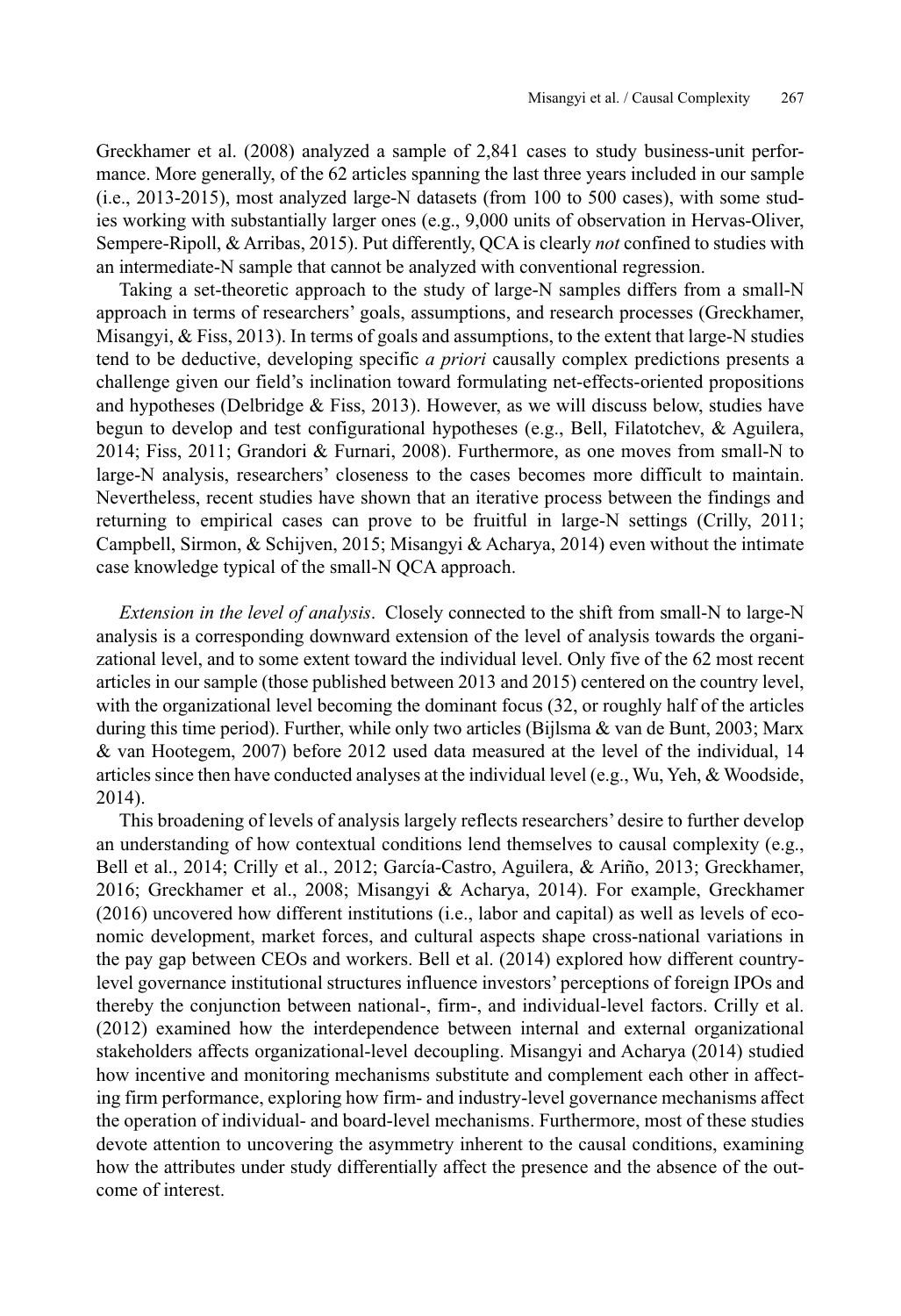*Inductive versus deductive theorizing*. Because both quantitative and qualitative data can be calibrated into sets when using QCA, distinguishing studies on data type would be less clear than would a classification based on mode of inquiry.<sup>6</sup> Therefore, in our review we focused on capturing how studies adopted different modes of inquiry (i.e., inductive vs. deductive) rather than their data type. We draw on Lee's (1999) classification of inquiry modes—theory generation, theory elaboration, and theory testing—because it afforded a classification that transcends data types (Edmonson & McManus, 2007). Our review along these lines thus complements and extends prior work that has done broad overviews of QCA research (Kan et al., 2015; Rihoux & Marx, 2013) or has more narrowly focused on QCA's use with qualitative data (Livne-Tarandach et al., 2015). We classified studies as deductive when the researchers derived relationships from extant theory (while hypotheses would be the norm, some studies did so using *a priori* propositions), which were then examined for support in the sample data (i.e., theory testing; Lee, 1999). We classified studies as inductive that sought to develop theory from empirical observations—either through theory generation or theory elaboration (Lee, 1999).

Our review revealed that a majority of the studies have employed QCA's configurational logic to engage in inductive rather than deductive research. Moreover, management researchers inductively using QCA typically did so as a means to elaborate existent theory (i.e., refining existing theories and constructs; Lee, Mitchell, & Sabylinski, 1999). While we also found that a few management studies used QCA inductively as part of a theory generation effort, this research did so in a complementary fashion by integrating the QCA approach together with other inductive methods (a finding consistent with Livne-Tarandach et al.'s (2015) overview of qualitative QCA studies). Since we review the use of QCA as a complementary method in the next section, here we focus upon the subset of articles that used QCA inductively for elaborating existing theories and constructs.

Our review of management studies using QCA as a means of theory elaboration revealed two general themes. First, researchers frequently used QCA in an inductive theory elaboration effort to reevaluate theoretical domains in a configurational manner: for example, in the domains of acquisitions (Campbell et al., 2015), of business- and corporate-level strategies (Greckhamer et al., 2008), of corporate governance (Misangyi & Acharya, 2014), of decoupling (Crilly et al., 2012), and of innovation (Meuer, 2014). These studies seem to have taken an inductive theory elaboration approach precisely because existing theories—which largely reflect a "general linear reality" (Abbott, 1988)—often do not readily lend themselves to an *ex ante* deduction of configurational hypotheses (Fiss, Sharapov, & Cronqvist, 2013). Moreover, because QCA requires the *a priori* specification of attributes and outcomes, and because the theoretical and empirical puzzles examined in these theoretical domains have typically stemmed from the complexity of relationships between existing constructs and outcomes, such theory elaboration is ripe for the QCA approach as it lends both to an *a priori* model specification and an inductive exploration. Thus, while the use of QCA as a tool for theory elaboration has been previously noted (see Livne-Tarandach et al., 2015), our review points to its common usage among management researchers for inductively elaborating the complexity of the causal relations inherent in existing theories, thereby contributing to the emergence of a neo-configurational perspective.<sup>7</sup>

A second commonality among management researchers' inductive use of QCA is the elaboration of "typological theories" that describe a complex web of causal relationships among multiple and interdependent elements (Doty et al., 1993; Fiss, 2011). In fact, the combining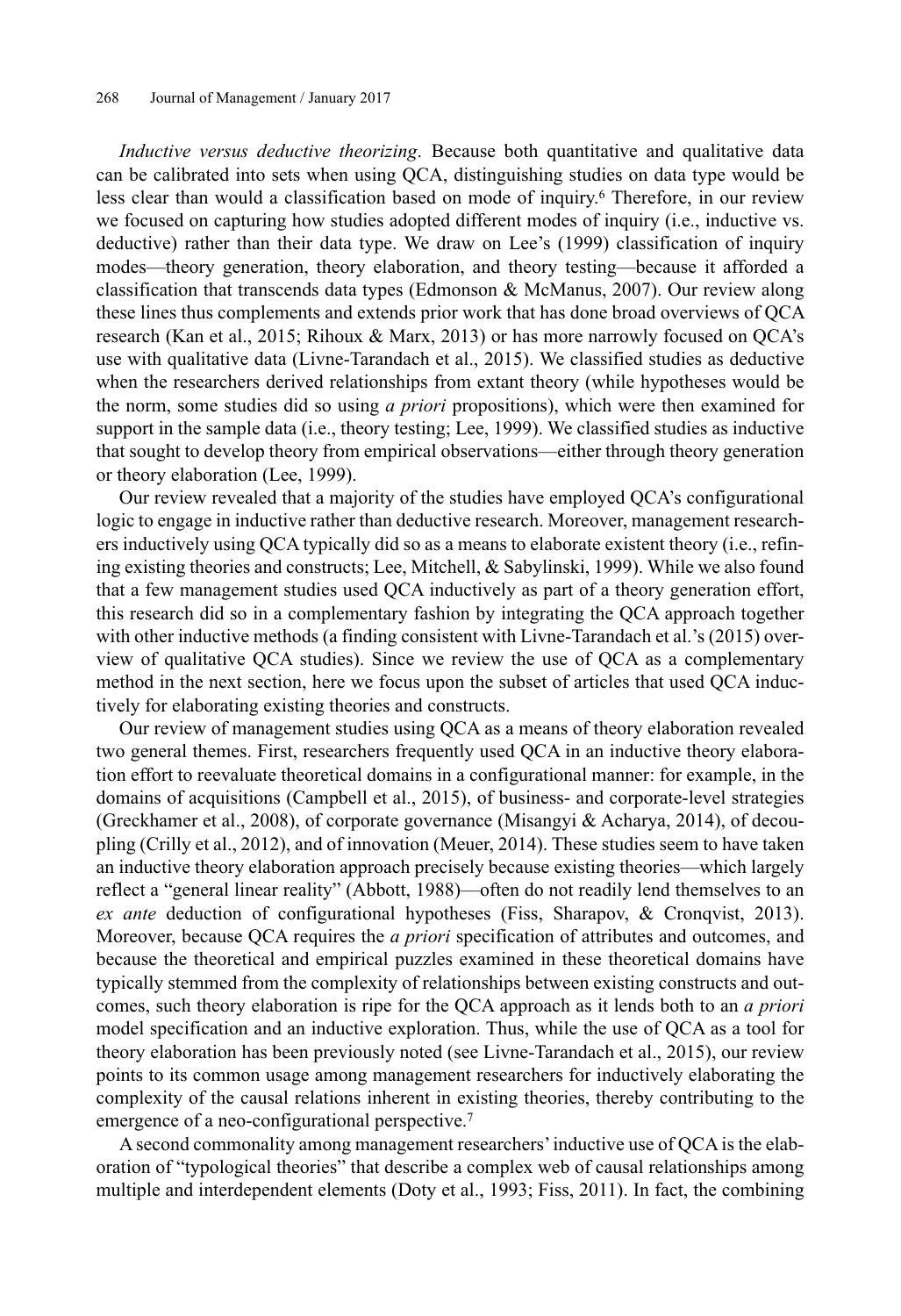of inductive reasoning typical of qualitative methods and the formal systematic cross-comparisons allowed by QCA naturally lends to typology building or typological extensions of existing theories (e.g., Hotho, 2014; Kvist, 2007). Typological theorizing that takes into account the configurational nature of many management phenomena is promising for management studies because it has so far remained rare (Delbridge  $\&$  Fiss, 2013). At the same time, the use of QCA for inductive theorizing versus more traditional qualitative methods such as grounded theorizing is limited by QCA's inability to conduct the kind of processoriented theorizing that is often the focus of qualitative inductive research (Livne-Tarandach et al., 2015).

Despite this emphasis on induction, our review shows an increasing use of QCA for deductive theory testing. In the last 5 years, just under 40 studies have taken a deductive approach, and while 15 of these studies were conducted with a small- to medium-N (ranging from 14-94), the majority involved large-N samples (ranging from 107 to 6,592). While many of these deductive efforts used QCA to complement regression analysis (which we discuss further below), a few deductive studies used QCA as the primary technique in their theory testing. For example, Fiss (2011) used QCA to reexamine the typology established by Miles and Snow's (1978) early configurational approach, testing *a priori* propositions regarding the presence of core versus peripheral elements, neutral permutations of configurations, and causal asymmetry by using fuzzy set analysis. As another example, Bell et al. (2014) developed hypotheses regarding how governance mechanisms at the national and firm levels combine to influence investor perceptions of foreign IPOs and found support using fuzzy set analysis. In a similar fashion, Grandori and Furnari (2008) developed and tested "combinatory laws" specifying what attributes of organization design configurations can be expected to be core or peripheral in producing innovation and efficiency.

Hypotheses testing has been less common in QCA research most likely because of the challenge presented by having to *a priori* explicate the causal complexity that underlies theorizing (Fiss et al., 2013; Greckhamer et al., 2013). Nevertheless, we believe that deducing and testing hypotheses around the facets of causal complexity will become more important and more feasible—as the neo-configurational perspective continues to grow.

We would like to highlight several critical issues regarding deductive approaches for future research. First, formally testing causal complexity implies that the researcher develops specific hypotheses about how multiple theoretical attributes will combine (conjunctural causality), what different combinations will comprise multiple pathways to the outcome (equifinality), and/or how both the presence and absence of particular attributes may lead to the outcome (causal asymmetry). While developing configurational hypotheses remains more challenging than developing linear predictions, the fundamental elements of the neoconfigurational perspective reviewed above provide the theoretical and methodological tools to develop and test these kinds of hypotheses.

Second, a key issue in formal hypothesis testing pertains to the criteria used to evaluate whether the evidence at hand provides support for predicted relationships. Whereas significance and effect sizes are the criteria of regression methods, the necessity and sufficiency of subset relations are instead generally evaluated through the set-theoretic measures of consistency and coverage. Consistency is a measure for "how closely a perfect subset relation is approximated" (Ragin, 2008: 44). Coverage gauges the "empirical relevance or importance" of each of multiple equifinal configurations (Ragin, 2008: 45). These set-theoretic measures are analogous to the respective assessments of significance and strength in regression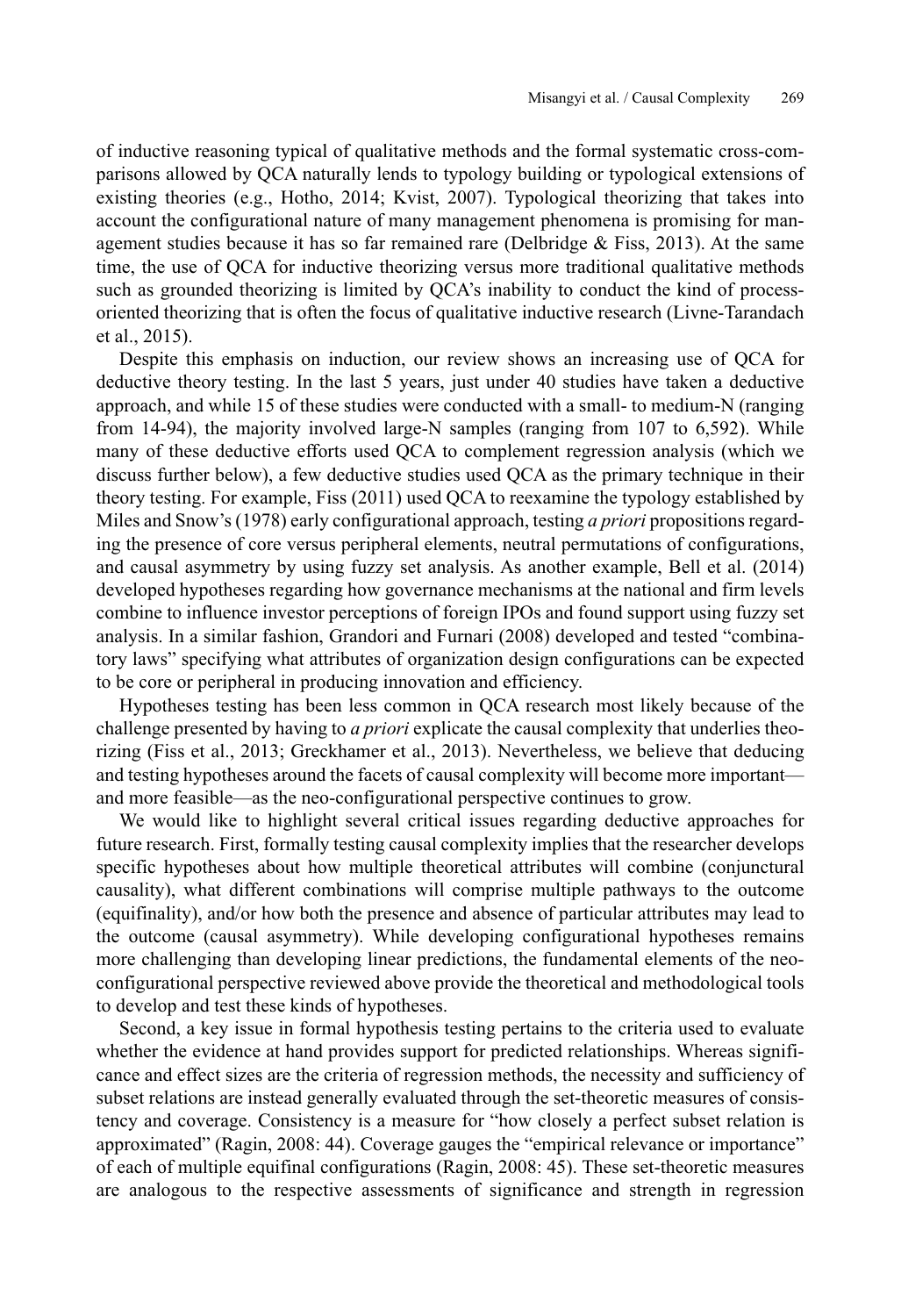analysis (Ragin, 2008). Therefore, a subset relation that does not meet a minimum level of consistency should not be interpreted. By the same token, a highly consistent configuration may have low coverage, that is, only explain a small proportion of cases showing the outcome. As Frambach, Fiss, and Ingenbleek (2016) demonstrated, support for hypotheses can be examined with the Boolean method spelled out by Ragin (1987) through the evaluation of the intersection of the theoretical predictions and the obtained results, showing that the obtained combinations of conditions are in fact proper subsets of the predictions. Furthermore, researchers can use probabilistic criteria to compare the proportion of cases exhibiting a combination to a specified benchmark proportion, though this is often not feasible given the large numbers of cases required (Ragin, 2000).

Third, conceptualizing cases as configurations of attributes places special emphasis on the specification of a configurational model to be studied. What attributes are relevant for a study should be driven by theoretical consideration as well as by knowledge of the cases studied (Berg-Schlosser & De Meur, 2009). Because QCA considers all possible combinations of explanatory conditions, the number of combinations increases exponentially with the addition of conditions by a factor of  $2^k$  ( $k$  = number of conditions). Even in large-sample studies, researchers should be judicious about choosing theoretically relevant conditions to limit the complexity of analyses and findings, as the challenges of interpreting configurations increases with the complexity of the models. This is a stark departure from the use of a host of "control" variables as has become customary in conventional regression analyses (although even in general linear models there have been calls for reconsidering the widespread use of control variables and for the building of more parsimonious models; e.g., Spector & Brannick, 2011).

Finally, researchers using QCA for theory testing should be cautious when they develop theoretical insights beyond a study's cases (Cress & Snow, 2000; Greckhamer et al., 2013). In contrast to random sampling, specifying the population and case selection in QCA proceeds according to theory and, as discussed above, either the outcome or attributes of interest (see Berg-Schlosser & DeMeur, 2009; Greckhamer et al., 2013). Accordingly, generalization in QCA studies is best conceptualized as "modest" (Rihoux & Ragin, 2009: 12), and studies using QCA typically build or elaborate "midrange theories" (e.g., Campbell et al., 2015; Crilly, 2011; Fiss, 2011)—that is, theories of specific phenomena within a bounded scope. In short, while these last two features of the QCA method—its limited generalizability to other samples and its inherently focused model specification—can be considered as limitations, this simply means that researchers must account for them in their research designs and theoretical claims.

*QCA as a complementary method*. Management researchers have also used QCA as a complementary analytical approach, both inductively and deductively. Indeed, our review of the empirical QCA literature uncovers that quite a few studies are multimethod, but we note that these studies vary widely in how fully they exploit the potential of the QCA approach.

First, inductively, several studies have used QCA in a complementary manner with more grounded theory approaches in their theory generation efforts (Aversa, Furnari, & Haefliger, 2015; Crilly, 2011; Mol & Birkinshaw, 2014). These studies differ from the post hoc abductive research previously noted by Livne-Tarandach et al. (2015)—in which qualitative researchers leveraged QCA as a *supplementary* tool to solidify relationships generated through grounded theorizing (e.g., Bromley, Hwang, & Powell, 2012)—in that they used QCA as the *primary* methodological technique to generate theory from qualitative data. In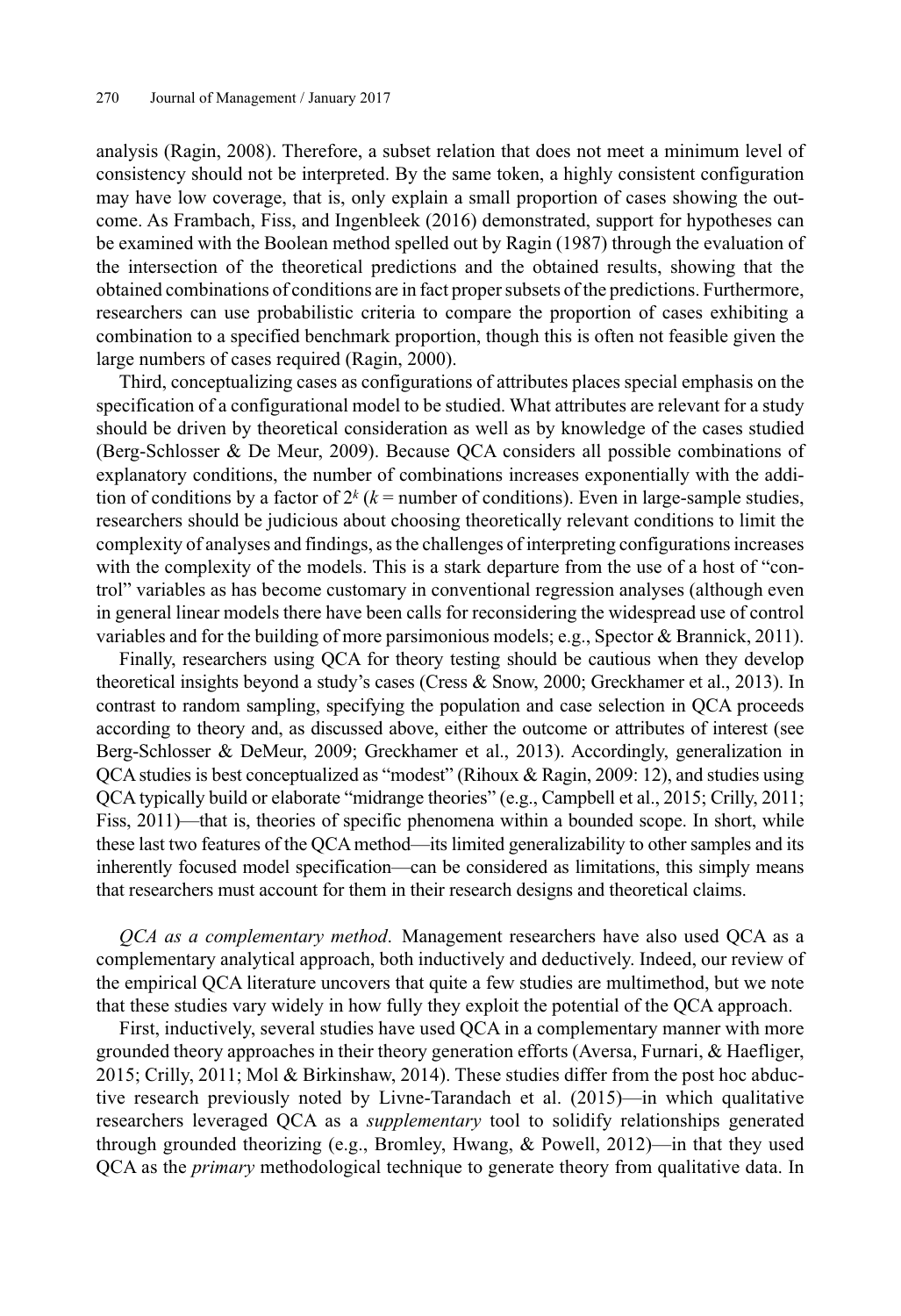contrast to researchers who have used QCA as a supplementary tool and thus typically "did not predefine a focus on the interplay among conditions" (Livne-Tarandach et al., 2015: 164), the authors of the studies reviewed here initiated their qualitative data collection with a configurational mindset and their research designs involved, from the outset, QCA as a theory-building tool to systematically explore combinations of conditions across cases and to generate theories that are inherently configurational in nature. Moreover, the authors of these studies typically returned to the qualitative data to interpret the results of QCA's configurational analysis, engaging in an iterative dialogue with cases (Rihoux & Lobe, 2009). For example, Aversa and colleagues (2015) started with a configurational view of firms as combinations of business models in Formula 1 and then used grounded theorizing to identify business model attributes, and then turned to QCA to uncover how they combined to produce performance. Further, after conducting QCA, these authors further qualitatively analyzed two selected polar cases of Formula 1 firms to elucidate the mechanisms underlying the configurations discovered through QCA. In short, QCA views of cases as configurations and its ability to conduct systematic comparisons across cases allows researchers to *see* empirical cases differently and to thus generate theories that address complex interactions among multiple causal conditions (Rihoux & Ragin, 2009: 13-15).

Second, deductively, QCA and different forms of regression analyses have been used as complements in mixed-method research designs. Specifically, the recent trend towards large-N QCA applications has created a dialogue regarding the possibilities of multimethod research designs that combine QCA with correlational methods. One common purpose of such an analysis has been to compare the results obtained from regression analysis with those obtained using QCA (e.g., Fiss, 2011; Huang & Huarng, 2015; Skaaning, 2007). QCA has also been used as a supplementary approach to explore phenomena when regression approaches fail to find results. For example, while García-Castro et al. (2013) found no significant effects in a regression analysis of six corporate governance explanatory factors thought to produce high firm performance, a QCA investigation showed that combinations of such practices did indeed explain high performance. Furthermore, Fiss, Sharapov, and Cronqvist (2013) offer several possible options of integrating configurational QCA paths into regression analysis to calculate the relative importance of each path. Consistent with such an approach, Meuer, Rupietta, and Backes-Gellner (2015) used QCA to uncover configurations of institutional and organizational elements associated with innovation and then used firms' membership scores as predictor variables in a regression analysis to predict radical or incremental organizational innovation.

Several studies have also combined the use of structural equation modeling (SEM) and QCA, again typically to compare the results obtained by each analysis. For instance, Tho and Trang (2015) employed SEM to test whether intrinsic motivation, innovative culture, and acquired knowledge predict knowledge transfer using a sample of 843 in-service training business students. These authors reanalyzed their data with QCA to find that none of these dimensions alone are sufficient conditions for knowledge transfer. Similarly, a handful of studies have compared the results obtained from cluster analysis with those obtained using QCA (e.g., Fiss, 2011; Hotho, 2014). Additionally, an innovative study by Joshi, Son, and Roh (2015) first used traditional meta-analysis to examine whether occupation-, industryand job-level factors individually affect gender pay gaps and then used QCA to explore whether and how these factors combined to affect gender pay gaps.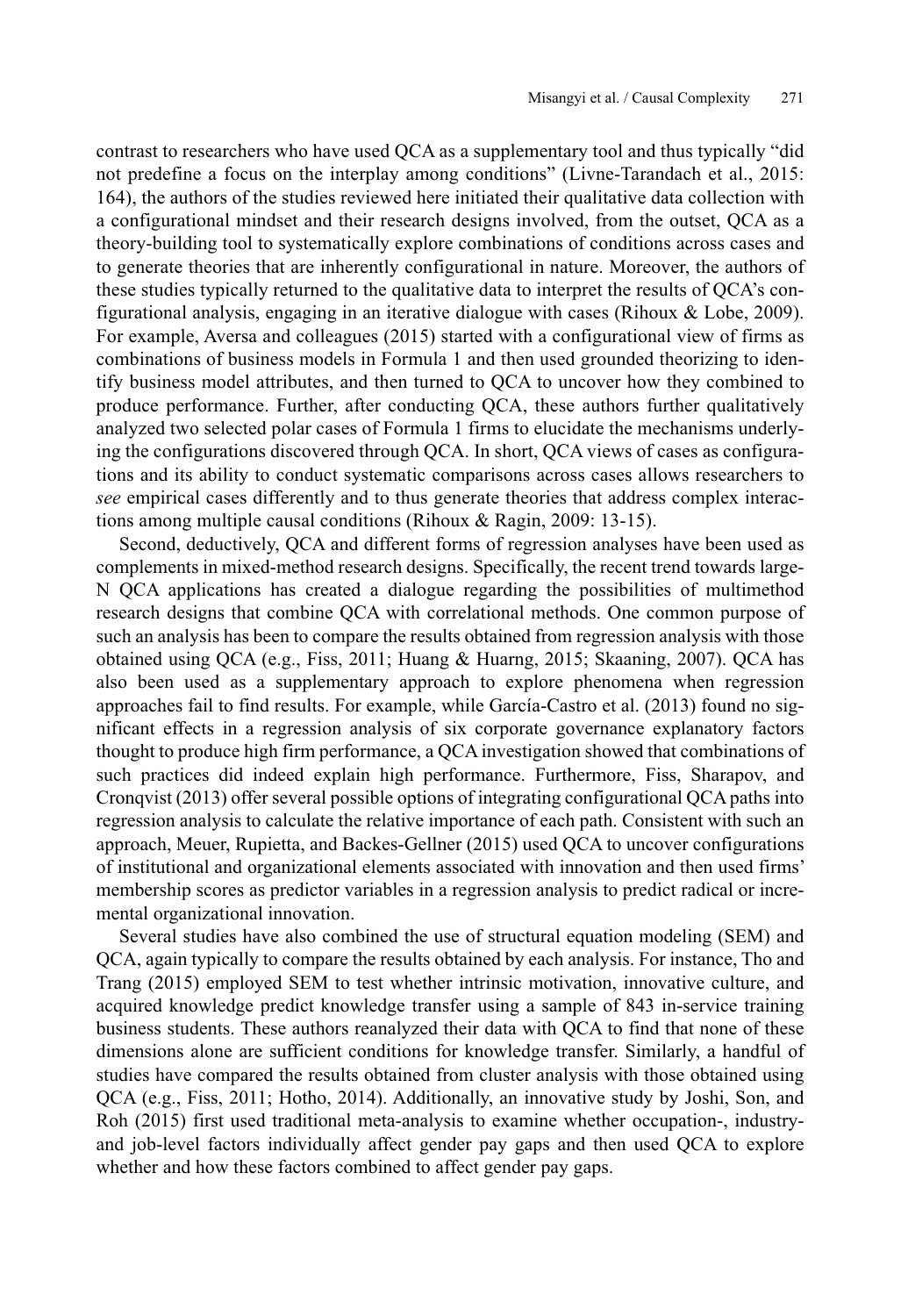The joint application of QCA with regression analysis methods has not been without its critics. Thiem et al. (2016) have argued that configurational analysis using Boolean algebra and correlational analysis using linear algebra draw on semantically incommensurable languages. They take issue with Grofman and Schneider's suggestion that "… once we have completed QCA we can use what we have learned to mimic its results with more traditional methods such as binary logistic regression. …" (2009: 669). As discussed above, regression analysis and QCA rest on different epistemological and methodological assumptions. However, dissimilar forms of analyses may be triangulated to generate complementary and novel insights. While more work is needed to understand how QCA can be used to create fruitful synergies and complementary insights with other approaches, our view is that there is indeed much to gain from exploring this interplay between the set-theoretic approach and other, inductive and deductive, approaches.

# **The Neo-Configurational Perspective: Future Research**

Although we have offered insights into how future research can benefit from the use of QCA into our foregoing review—including a discussion of the challenges and opportunities of applying QCA, how QCA may be used as a complementary tool, and how it may be used in both inductive and deductive research—in this final section, we point to a number of particularly promising research areas for a neo-configurational approach in management studies. Causal complexity is pervasive across management and organizational phenomena, and our goal here is to highlight how the neo-configurational logic may enable researchers to address several core questions in management research from this different perspective.

A first research area that stands to benefit from the neo-configurational perspective is research on opportunity recognition (i.e., how do strategists understand and discover business opportunities?). While previous approaches map existing market landscapes (e.g., Levinthal & Rerup, 2006), a neo-configurational perspective emphasizes taking into account opportunities that are "empirically unobserved, yet plausible and potentially more effective" (Soda & Furnari, 2012: 286). These opportunities are seen as "theoretically feasible combinations of product or service features around which no products or markets have yet emerged" (Kennedy & Fiss, 2013: 1148). The focus on limited diversity and counterfactual analysis in the neo-configurational approach enables the mapping of the full opportunity space (including empirically unobserved configurations of product/service and market features) and to analyze the plausibility of combinations that have not been empirically observed. The logic of counterfactual analysis can also advance the idea of *design* as a "generative grammar" focused on strategies and organizational forms yet-to-be-discovered (Grandori, 2001) and by enriching existing studies of situations where strategy is expected but not observed (Inkpen & Choudhury, 1995).

Given the strong affinity between categories and sets, a neo-configurational perspective is also well suited to advance the study of categories in organizations and markets. Prior research has demonstrated that an organizational "categorical imperative" of fitting into a category to obtain legitimacy (Zuckerman, 1999) is moderated by a variety of category properties, such as "similarity," "fuzziness," and "contrast" (e.g., Negro, Kocak, & Hsu, 2010). A neo-configurational extension of this research stream could explain how different *configurations* of categorical properties potentially result in different levels of legitimacy or in equifinal paths to social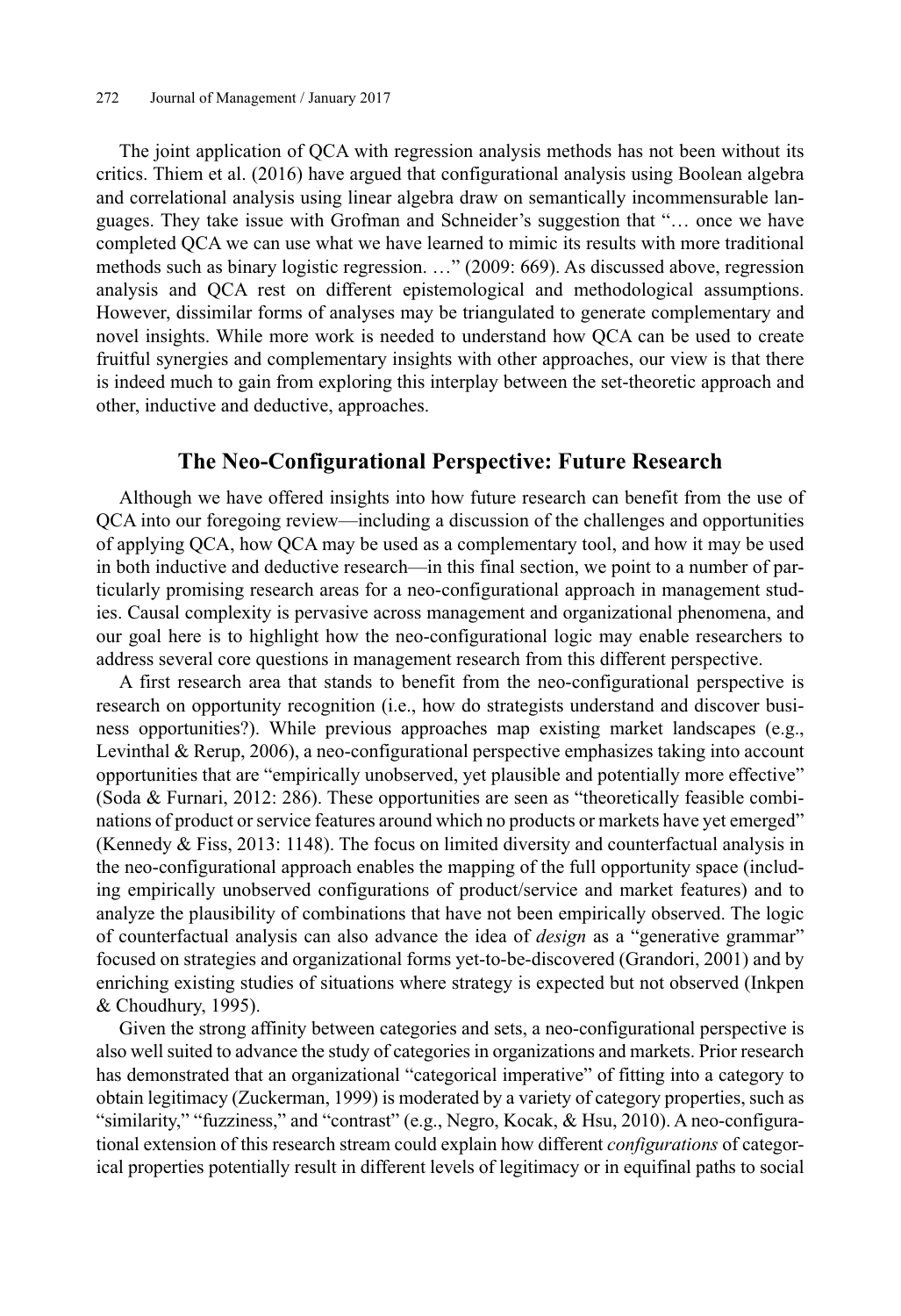approval. Further, fuzzy sets readily account for the fuzziness of categories. In addition, the set-theoretic logic of QCA could be leveraged to theorize and study the consequences arising from membership in multiple categories (Kennedy & Fiss, 2013), such as the performance of firms competing in multiple product categories simultaneously (Negro et al., 2010).

A third area for which the neo-configurational approach holds great promise is research on institutional complexity resulting from incompatible prescriptions from multiple conflicting institutional logics (Greenwood, Raynard, Kodeih, Micelotta, & Lounsbury, 2011). Specifically, recent research has moved beyond the common focus on two competing logics and into how organizations combine distinct logics or respond to "constellations" of institutional logics (Goodrick & Reay, 2011; Jones & Livne-Tarandach, 2008). More broadly, Thornton, Ocasio, and Lounsbury (2012: 146) have called for new methodological approaches that would allow researchers to "understand the nestedness of levels and the interrelations of institutional logics with organizational identities and practices." Relatedly, Raynard (in press) suggested that there are four fundamental configurations of institutional complexity whose components both enable and constrain organizational action, while Zhao, Fisher, Lounsbury, and Miller (in press) recommend a configurational approach to institutional logics that helps to integrate logics with prior work on configurations of strategy and structure.

QCA also offers the tools for research to respond to the call for bringing "the organization as a whole" back to center stage in institutional theory (Greenwood, Hinings, & Whetten, 2014: 1208); it would be useful for investigating how "hybrid" organizational configurations enact the various logics which they seek to combine (e.g., Battilana & Lee, 2014). Indeed, QCA can be utilized to study the variety of organizational responses, ranging from organizational decoupling to hybrid organizing, that organizations may use to cope with this complexity. Studies have already begun to take up this charge. For instance, Crilly et al. (2012) showed that when confronted with incompatible institutional pressures, organizational decoupling responses can amount to combinations of practices that essentially involve "muddling through" rather than adhering to one logic or another. A recent study by Misangyi (in press) illustrates that the connections that coupled and decoupled practices have to the institutional logics competing to guide the adoption of an institutional program imbues the program adoption with meaning. In summary, many unanswered questions on institutional complexity remain, including the conditions that enable actors to invoke or combine different logics and the resulting effects of such combinations (Ocasio, Thornton, & Lounsbury, 2016: 41); the neo-configurational approach outlined in this article is well positioned to enhance and further this research stream.

QCA can also advance research on institutional, strategic, organizational, and intertemporal change. For example, studies on institutional entrepreneurship have suggested that institutional change may be explained by conditions at different levels of analysis (e.g., field-level and social actor–level characteristics), and thus research has advocated for the use of set-theoretic methods that are "well-suited to examining which combinations of variables lead to specific outcomes" of institutional entrepreneurship (Battilana, Leca, & Boxenbaum, 2009: 95). Although configurational studies have underplayed "the temporal dimension" and "how configurations can evolve in form and substance over time" (Ketchen, 2013: 305), possible ways to incorporate time into QCA are developing (e.g., Aversa et al., 2015; Hak, Jaspers, & Dul 2013; Ragin & Strand, 2008).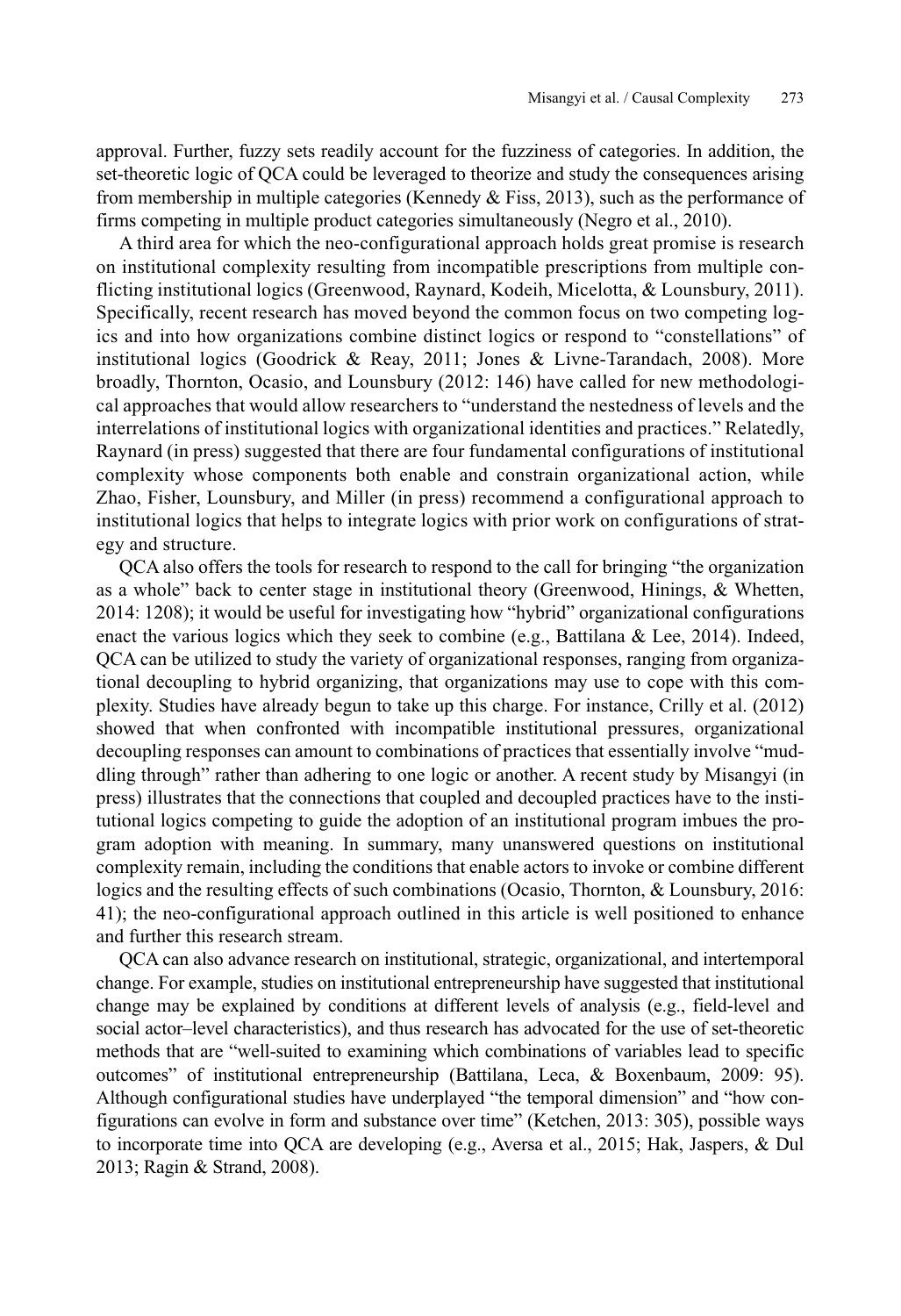At least two promising approaches are emerging to incorporate time into QCA. A first, more case-oriented approach leverages fuzzy-set calibration to assess the degree to which cases have membership in patterns of change of relevant causal conditions. For example, QCA could be used to explore different configurations of organizational change patterns and their relation to an outcome of interest, thereby tackling questions such as: Do firms that radically change all elements of their organizational configuration perform better than those that change only one element radically? Although such questions were at the core of early configurational studies (Miller & Friesen, 1984), they have been mostly addressed through single case studies (Siggelkow, 2002) or large-scale correlational studies that cannot detect how patterns of change combine into different change configurations (Whittington, Pettigrew, Peck, Fenton, & Conyon, 1999). Another approach integrates QCA with panel-data econometrics and develops measures of set consistency and coverage that are suited for "longitudinal set-theoretic research" (García-Castro & Ariño, 2013: 3). García-Castro and Ariño (2013) used this approach to show that certain configurations of stakeholders' investments were conducive to firm performance in some time periods, while other configurations were effective in other periods.

The neo-configurational approach is also relevant to the management field's flourishing interest in behavioral approaches to strategy that "bring realistic assumptions about human cognition, emotions, and social behavior to the strategic management of organizations" (Powell, Lovallo, & Fox, 2011: 1371). Understanding why social actors behave as they do stands to benefit from using QCA to explore the complex interplay of factors based in rational judgment, perceptions, heuristics, emotions, and the social context (Campbell et al., 2015). Moreover, QCA is a promising analytical tool for assessing managerial decision making as it is a function of a confluence of multiple factors at different levels of analysis.

Finally, QCA can significantly contribute to help better understand causal complexity at the team, dyad, and individual levels (e.g., Ragin & Fiss, 2016), as well as in "meso-level" or multilevel research. In general, as Greckhamer et al. (2013) have noted, many theories in the organization behavior domain explicitly propose multiway interactions (i.e., conjunctural causation) that could readily be conceptualized and studied by future research using a QCA approach; examples include theories on job complexity (Oldham  $&$  Cummings, 1996), on interpersonal rejection (Smart Richman & Leary, 2009), and on individuals' task performance (Lawler, 1966). At the individual level, many psychological constructs and theories are inherently configurational (Ketchen, 2013) and could be productively conceptualized and investigated using QCA (Crilly, 2013). QCA also would seem to hold promise for research on teams. For example, a neo-configurational perspective is well-suited to answer recent calls for research that considers how individual-level attributes such as personality combine with team-level contextual attributes such as task requirements to produce team outcomes (e.g., Humphrey & Aime, 2014; Mathieu, Tannenbaum, Donsbach, & Alliger, 2014). Furthermore, individuals oftentimes belong to multiple teams at work, and the number and variety of their team memberships may potentially influence their productivity and learning, as may the nature of the external environment (O'Leary, Mortensen, & Woolley, 2011). QCA offers a conceptual and analytical approach that could help to disentangle the causal complexity resulting from such interrelations of individual, team, and organizational attributes.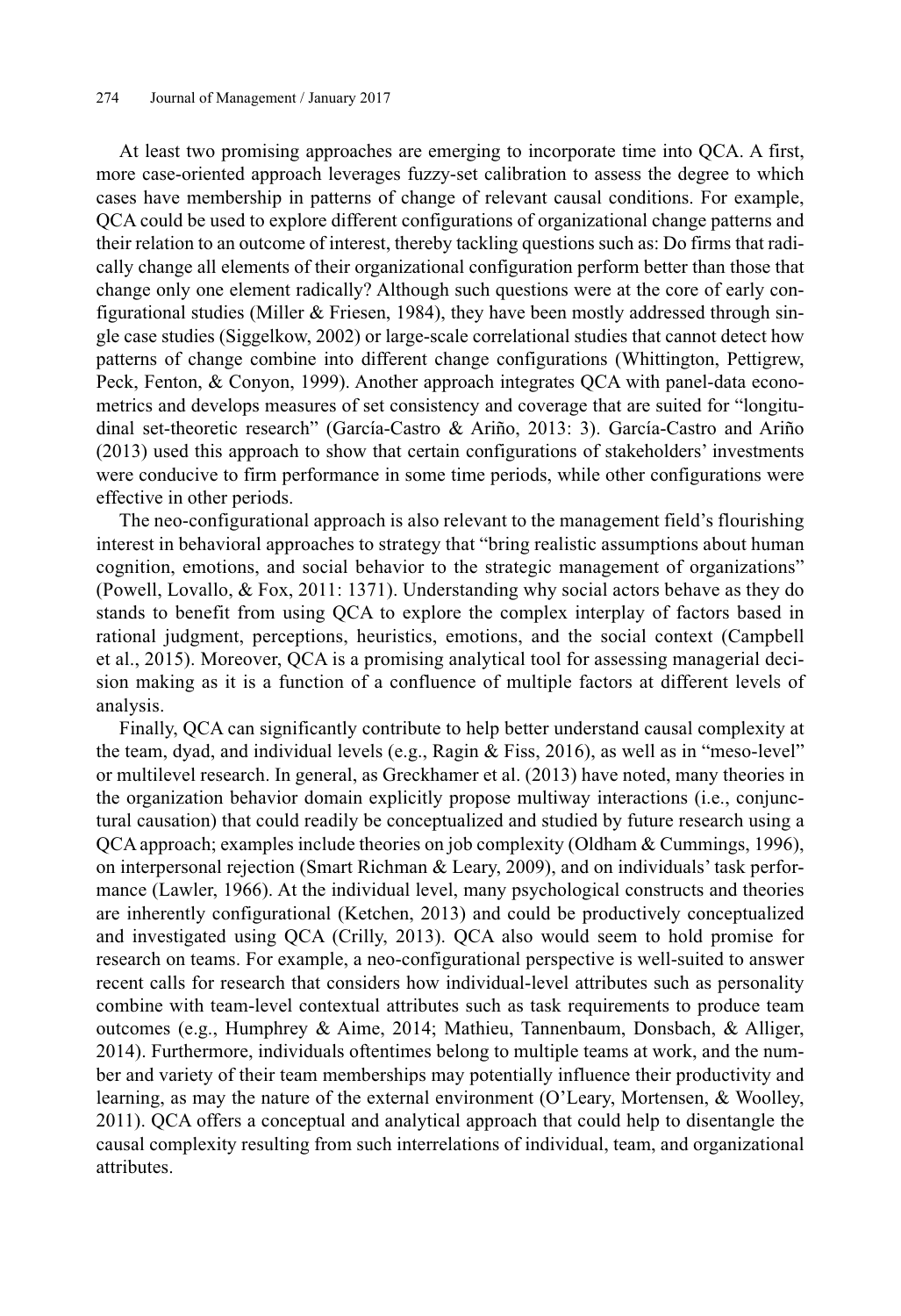This highlights then that that the neo-configurational approach could be beneficial for meso-level or multilevel research, that is, research that investigates how relationships between attributes that may span various levels (individual, teams, organizational) affect outcomes at these different levels of analyses (House, Rousseau, & Thomas-Hunt, 1995). As already outlined above, QCA and its neo-configurational approach is well suited to the study of how contextual effects combine with lower-level attributes to affect outcomes. QCA is also well equipped to examine how lower-level attributes configure to produce higher-level constructs. For instance, although researchers often look for consensus or consistency across the members of a team or organization so that they can speak meaningfully about shared team characteristics, group-level constructs are often configurational in nature. As Klein and Kozlowski (2000: 217) have argued, "team performance is a configural property insofar as team performance emerges from the complex conglomeration of individual team members' performance." Indeed, research spanning multiple levels requires explicit assumptions about the logic by which lower-level (e.g., individual) phenomena aggregate to a higher-level (e.g., team, group, or organization) (Klein, Dansereau, & Hall, 1994; Rousseau, 1985), and QCA is able to address these issues both in its calibration process as well as in its ability to theorize and investigate conjunction.

# **Conclusion**

Understanding causal complexity is a serious challenge lying at the heart of management and organization studies. In this review, we have synthesized research on a neo-configurational approach that embraces and tackles this challenge. In doing so, we have outlined the tenets of this emerging neo-configurational perspective, reviewed its current state, and highlighted its promise for future research that scholars can use to inform their work. We see our article as part of a growing response to a hegemony of general linear approaches and a move towards a greater diversity of approaches that includes linear approaches alongside of QCA, qualitative methods of various kinds, laboratory experiments, simulation-based approaches, and others. The guiding principle underlying this perspective and methodological diversity should be that the research approach matches the research question. Our argument is that unraveling causal complexity requires a conceptual and methodological approach that is specifically equipped to do so.

Attention to causal complexity may be of particular relevance in settings where progress in a research stream has stalled because of conflicting results and lurking potential moderators. Lampel and Shapira (1995: 128) note that such a pattern is often observed where "after producing a considerable number of studies, researchers are forced to concede that the phenomenon … is more complex and ambiguous than the question that originally gave rise to this stream of research." The progress of these research programs is likely to have been impaired by methodological approaches that do not match the complexity of the phenomena they study. In such situations, the kind of configurational approach advanced here may provide a way forward.

The neo-configurational perspective is not merely methodological; it is an example of the tight interplay between theory and methods (cf. Van Maanen, Sorensen, & Mitchell, 2007) and shows the methods we use influence the theories we can articulate (Abbott, 1988). The application of QCA's theoretical and methodological approach enables researchers to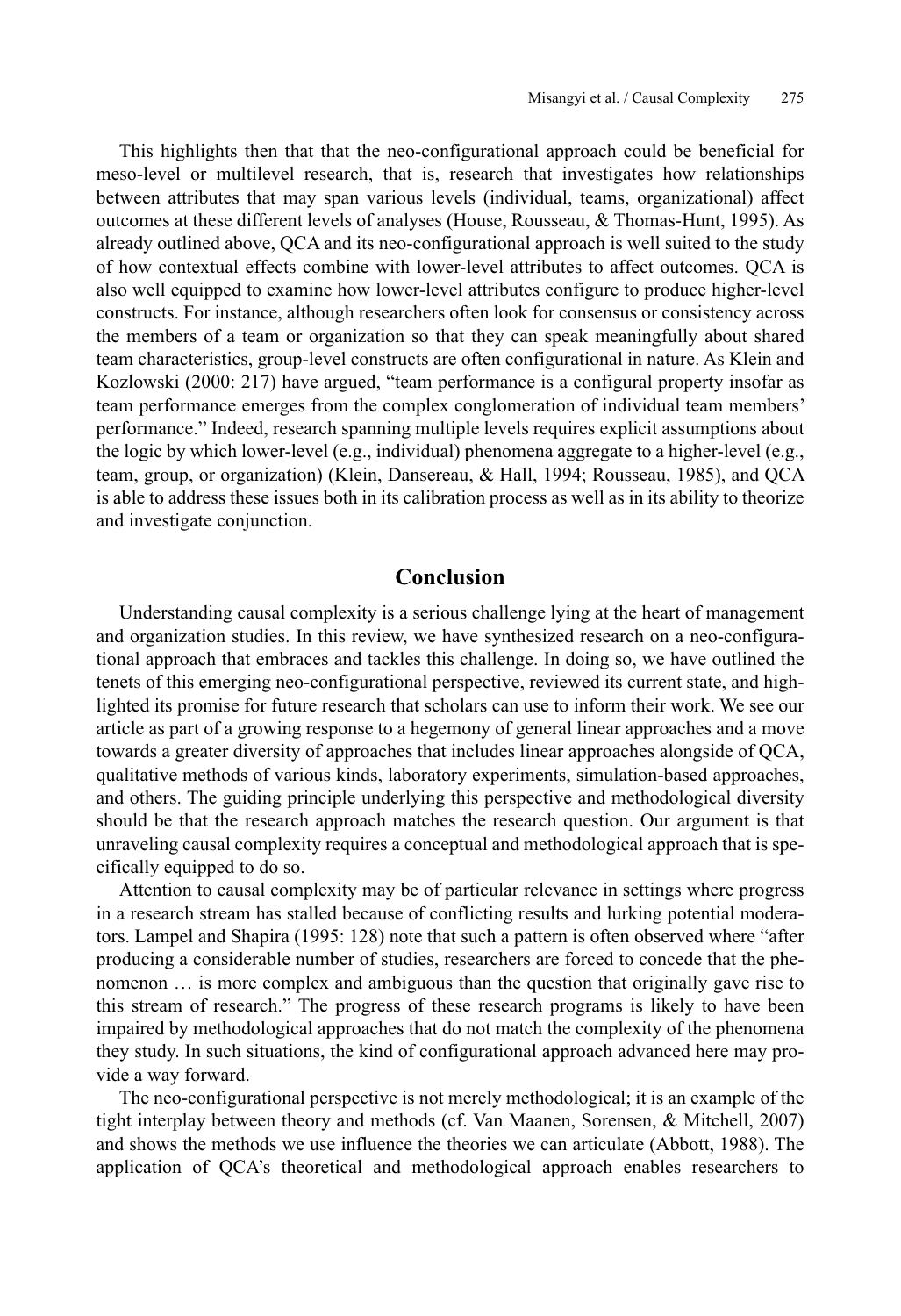conceptualize and embrace the facets of causal complexity—conjunction, equifinality, and asymmetry—and to advance a neo-configurational perspective. We hope that this review article contributes to stimulating the work that remains to be done to complement recent methodological developments with commensurate theoretical ones and to further integrate the neo-configurational perspective in our field.

## **Notes**

1. In the remainder of this article, our references to causal complexity encompass all three of these defining elements.

2. These roots date back to Max Weber's inherently configurational conception of bureaucracy as "an internally consistent system" of organizational traits (Weber, 1904: 48), which spurned a rich tradition of comparative organizational analyses of "patterns" of bureaucracy (Gouldner, 1954) and typologies conceiving "types" of organizations as clusters of attributes (e.g., Blau & Scott, 1962; Etzioni, 1961). Both these traditions are intrinsically configurational (see King, Felin, & Whetten, 2009).

3. For detailed explanations of QCA, see Ragin (1987, 2000, 2008), Rihoux and Ragin (2009), Schneider and Wagemann (2012), and Greckhamer et al. (2008). For empirical demonstrations of the differences between QCA and linear regression, see Grofman and Schneider (2009); Katz, Hau, and Mahoney (2005); and Vis (2012).

4. As with regression approaches or any other method of inquiry, so it is too in QCA that any claims that an empirically found relationship is causal are a function of the study's underlying theory and research design.

5. Core conditions are considered to be more "decisive causal ingredients" because they do not require assumptions; they remain part of the solution after the inclusion of all simplifying assumptions (based on both easy and difficult counterfactuals). Contributing conditions, on the other hand, remain as part of the solution because they "can be removed from the solution only if the researcher is willing to make assumptions that are at odds with existing substantive and theoretical knowledge" (Ragin & Fiss, 2008: 204). Thus the convention of distinguishing them in reporting is largely a matter of transparency: It allows consumers of the study to see which elements of the solution are definitive (core) versus those that would take implausible assumptions to remove them from the solution (contributing). For more in-depth discussions of counterfactual analysis, see, for example, Ragin (2000, 2008), Schneider and Wagemann (2012), and Soda and Furnari (2012).

6. Distinguishing mode of inquiry is, however, not straightforward given that a third mode of inquiry—abduction (e.g., see Van Maanen, Sorensen, & Mitchell, 2007)—characterizes QCA's initial formulations (Ragin, 1987, 2000). Our review of the management literature revealed, however, that studies that have used QCA in a directly abductive way have done so as part of an inductive theory generation endeavor in a similar manner as described by Livne-Tarandach et al. (2015). Therefore, rather than treat abduction as a separate classification, we include a discussion of it within the review of inductive studies.

7. At a field-level, we see these inductive elaborations of existing management theories in configurational terms as a natural extension of QCA's roots as an abductive method (Ragin, 1987, 2000). Abduction is an "ampliative and conjectural mode of inquiry" through which the researcher explores "hunches, explanatory propositions, ideas, and theoretical elements" that arise with the "recognition of puzzling observations that enable us to discern and construct new plots" (Locke, Golden-Biddle, & Feldman, 2008: 907-908). QCA has been used by management researchers to elaborate a new configurational perspective in theoretical domains in which inherent complex causality had been acknowledged but had so far gone largely uncovered by conventional linear thinking and regression approaches.

# **References**

Abbott, A. 1988. Transcending general linear reality. *Sociological Theory*, 6 (2): 169-186.

- Aversa, P., Furnari, S., & Haefliger, S. 2015. Business model configurations and performance: A qualitative comparative analysis in Formula One racing, 2005-2013. *Industrial and Corporate Change*, 24: 655-676.
- Bakija, J., Cole, A., & Heim, B. T. 2010. *Jobs and income growth of top earners and the causes of changing income inequality: Evidence from US tax return data*. Unpublished manuscript. Retrieved from [http://piketty.pse.ens.](http://piketty.pse.ens.fr/files/Bakijaetal2010.pdf) [fr/files/Bakijaetal2010.pdf](http://piketty.pse.ens.fr/files/Bakijaetal2010.pdf)

Basurto, X., & Speer, J. 2012. Structuring the calibration of qualitative data as sets for qualitative comparative analysis (QCA). *Field Methods*, 24: 155-174.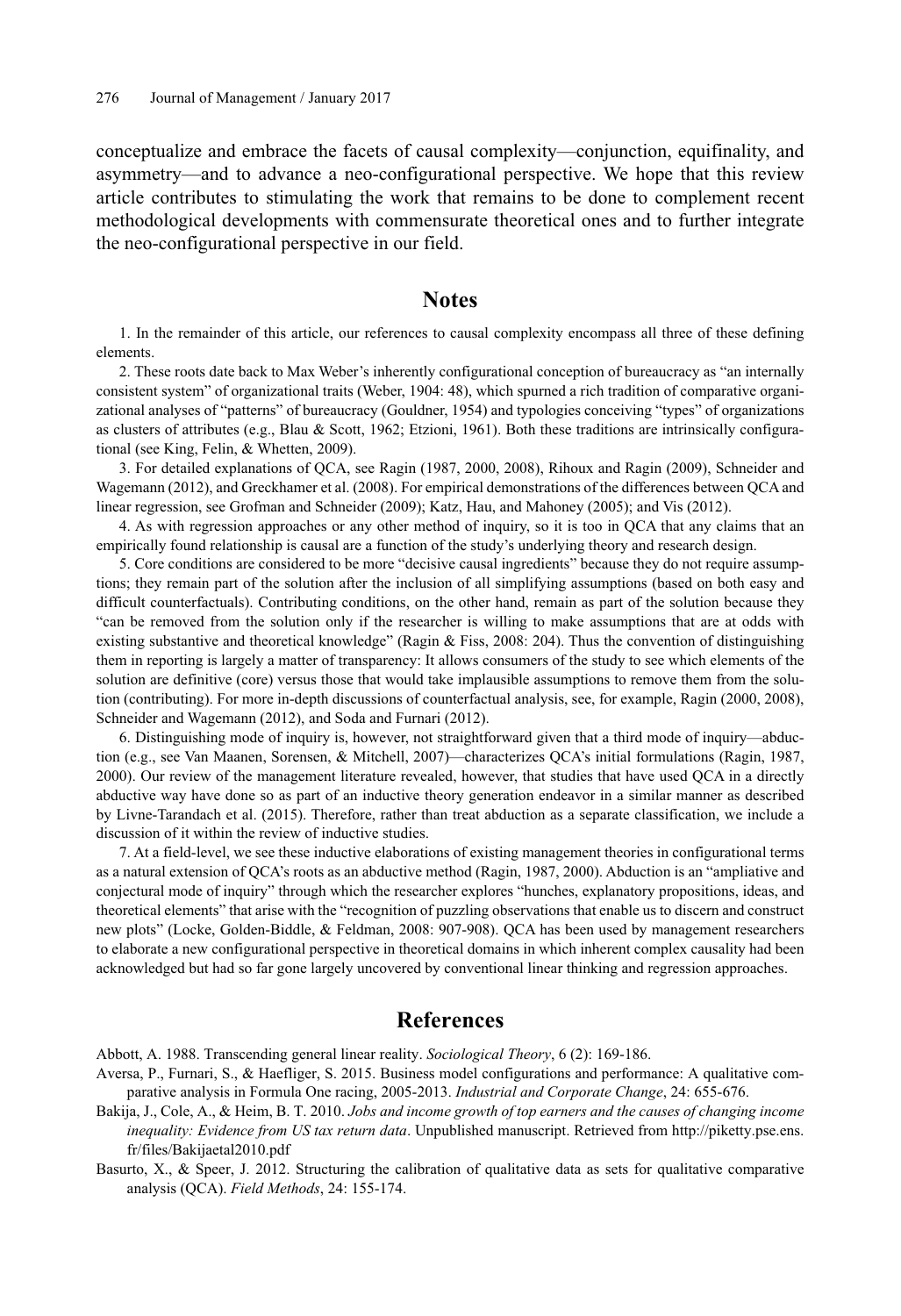- Battilana, J., Leca, B., & Boxenbaum, E. 2009. How actors change institutions: Towards a theory of institutional entrepreneurship. *Academy of Management Annals*, 3: 65-107.
- Battilana, J., & Lee, M. 2014. Advancing research on hybrid organizing Insights from the study of social enterprises. *Academy of Management Annals*, 8: 397-441.
- Bell, R. G., Filatotchev, I., & Aguilera, R. V. 2014. Corporate governance and investors' perceptions of foreign IPO value: An institutional perspective. *Academy of Management Journal*, 57: 301-320.
- Bensaou, M., & Venkatraman, N. 1995. Configurations of interorganizational relationships: A comparison between U.S. and Japanese automakers. *Management Science*, 41: 1471-1492.
- Berg-Schlosser, D., & De Meur, G. 2009. Comparative research design: Case and variable selection. In B. Rihoux & C. C. Ragin (Eds.), *Configurational comparative methods: Qualitative comparative analysis (QCA) and related techniques*: 19-32. London: SAGE Publications.
- Bijlsma, K. M., & van de Bunt, G. G. 2003. Antecedents of trust in managers: A "bottom up" approach. *Personnel Review*, 32: 638-664.
- Blau, P. M., & Scott, W. R. 1962. *Formal organizations: A comparative approach*. Stanford, CA: Stanford University Press.
- Boulding, K. 1956. General systems theory: The skeleton of science. *Management Science*, 2: 197-208.
- Bromley, P., Hwang, H., & Powell, W. W. 2012. Decoupling revisited: Common pressures, divergent strategies in the U.S. nonprofit sector. *M@n@gement*, 15: 468-501.
- Campbell, J. T., Sirmon, D. G., & Schijven, M. 2015. Fuzzy logic and the market: A configurational approach to investor perceptions of acquisition announcements. *Academy of Management Journal*, 59: 163-187.
- Child, J. 2002. A configurational analysis of international joint ventures: Drawing upon experience in China. *Organization Studies*, 23: 781- 815.
- Cress, D. M., & Snow, D. A. 2000. The outcomes of homeless mobilization: The influence of organization, disruption, political mediation and framing. *American Journal of Sociology*, 105: 1063-1104.
- Crilly, D. 2011. Predicting stakeholder orientation in the multinational enterprise: A mid-range theory. *Journal of International Business Studies*, 42: 694-717.
- Crilly, D. 2013. Corporate social responsibility: A multilevel explanation of why managers do good. *Research in the Sociology of Organizations*, 38: 181-204.
- Crilly, D., Zollo, M., & Hansen, M. 2012. Faking it or muddling through? Understanding decoupling in response to stakeholder pressures. *Academy of Management Journal*, 55: 1429-1448.
- Delbridge, R., & Fiss, P. C. 2013. Editors' comments: Styles of theorizing and the social organization of knowledge. *Academy of Management Review*, 38: 325-331.
- Doty, D. H., Glick, W. H., & Huber, G. P. 1993. Fit, equifinality, and organizational effectiveness: A test of two configurational theories. *Academy of Management Journal*, 36: 1196-1250.
- Edmonson, A. C., & McManus, S. E. 2007. Methodological fit in management field research. *Academy of Management Review*, 32: 1155-1179.
- Etzioni, A., 1961. *Complex organizations: A sociological reader*. New York, NY: Holt, Rinehart and Winston.
- Fiss, P. C. 2007. A set-theoretic approach to organizational configurations. *Academy of Management Review*, 32: 1180-1198.
- Fiss, P. C. 2009. Case studies and the configurational analysis of organizational phenomena. In C. C. Ragin & D. Byrne (Eds.), *The handbook of case study methods*: 424-440. London: SAGE Publications.
- Fiss, P. C. 2011. Building better causal theories: A fuzzy set approach to typologies in organization research. *Academy of Management Journal*, 54: 393-420.
- Fiss, P., Marx, A., & Cambré, B. 2013. Configurational theory and methods in organizational research: Introduction. In M. Lounsbury (Ed.), *Research in the sociology of organizations*: 1-22. Bingley, UK: Emerald.
- Fiss, P. C., Sharapov, D., & Cronqvist, L. 2013. Opposites attract? Opportunities and challenges for integrating large-*N* QCA and econometric analysis. *Political Research Quarterly*, 66: 191-198.
- Frambach, R. T., Fiss, P. C., & Ingenbleek, P. T. 2016. How important is customer orientation for firm performance? A fuzzy set analysis of orientations, strategies, and environments. *Journal of Business Research*, 69: 1428-1436.
- García-Castro, R., Aguilera, R. V., & Ariño, M. A. 2013. Bundles of firm corporate governance practices: A fuzzy set analysis. *Corporate Governance: An International Review*, 21: 390-407.
- García-Castro, R., & Ariño, M. A. 2013. *A general approach to panel data set-theoretic research*. COMPASSS WP Series 2013-76. Retrieved from <http://www.compasss.org/wpseries/GarciaCastroArino2013.pdf>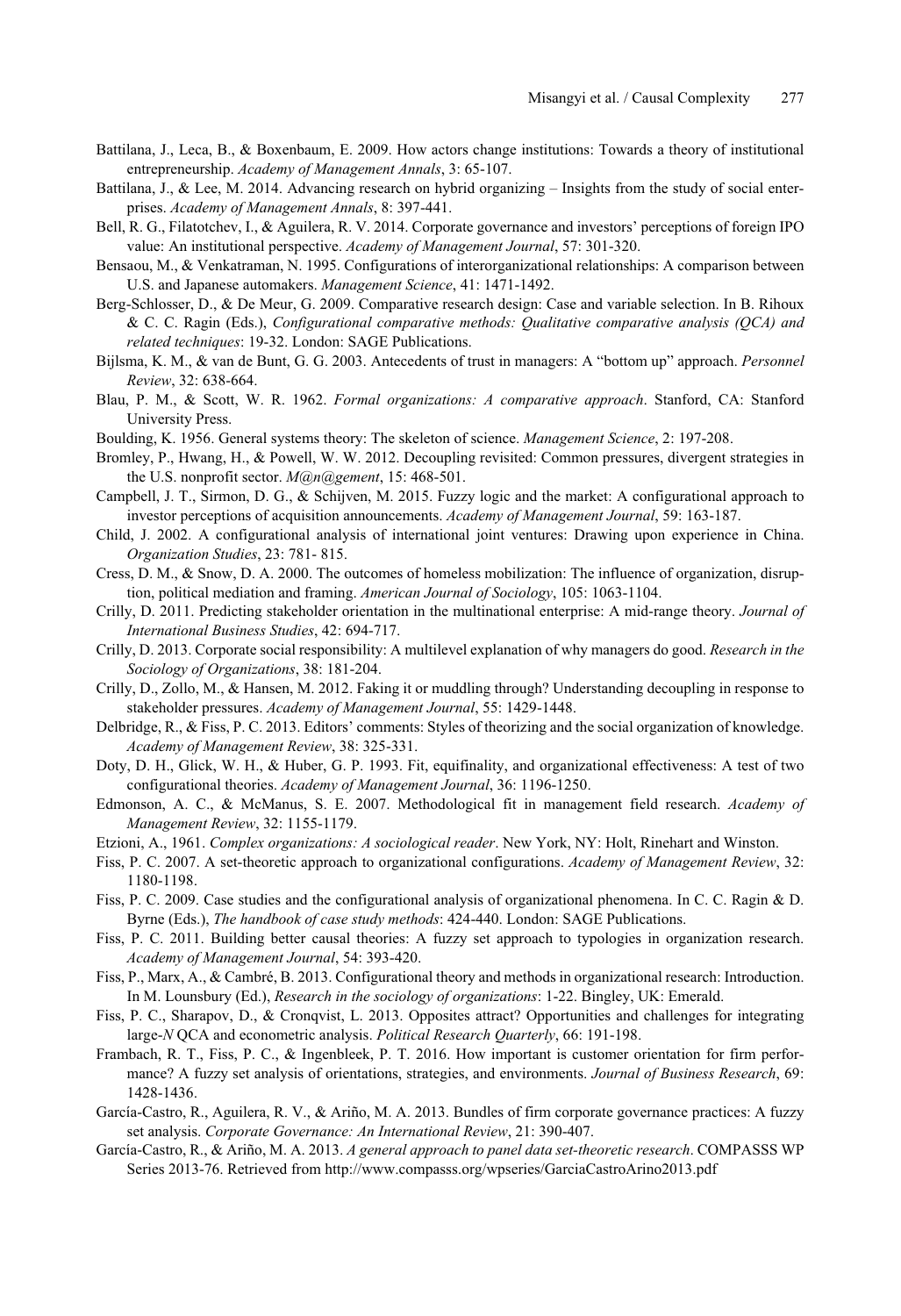- Goodrick, E., & Reay, T. 2011. Constellations of institutional logics changes in the professional work of pharmacists. *Work and Occupations*, 38: 372-416.
- Gouldner, A. W. 1954. *Patterns of industrial bureaucracy*. Glencoe, IL: Free Press.
- Grandori, A. 2001. Methodological options for an integrated perspective on organization. *Human Relations*, 54: 37-47.
- Grandori, A., & Furnari, S. 2008. A chemistry of organization: Combinatory structural analysis and design. *Organization Studies*, 29: 315-341.
- Grandori, A., & Furnari, S. 2013. Configurational analysis and organization design: Towards a theory of structural heterogeneity. *Research in the Sociology of Organizations*, 28: 79-107.
- Greckhamer, T. 2011. Cross-cultural differences in compensation level and inequality across occupations: A settheoretic analysis. *Organization Studies*, 32: 85-115. doi:10.1002/smj.2370
- Greckhamer, T. 2016. CEO compensation in relation to worker compensation across countries: The configurational impact of country-level institutions. *Strategic Management Journal*, 37: 793-815.
- Greckhamer, T., Misangyi, V. F., Elms, H., & Lacey, R. 2008. Using qualitative comparative analysis in strategic management research: An examination of combinations of industry, corporate, and business-unit effects. *Organizational Research Methods*, 11: 695-726.
- Greckhamer, T., Misangyi, V., & Fiss, P. 2013. The two QCAs: From a small-N to a large-N set-theoretic approach. *Research in the Sociology of Organizations*, 38: 49-75.
- Greenwood, R., Hinings, C. R., & Whetten, D. 2014. Rethinking institutions and organizations. *Journal of Management Studies*, 51: 1206-1220.
- Greenwood, R., Raynard, M., Kodeih, F., Micelotta, E. R., & Lounsbury, M. 2011. Institutional complexity and organizational responses. *Academy of Management Annals*, 5: 317-371.
- Grofman, B., & Schneider, C. 2009. An introduction to crisp set QCA, with a comparison to binary logistic regression. *Political Research Quarterly*, 62: 662-672.
- Guillén, M. F. 1994. *Models of management: Work, authority, and organization in a comparative perspective*. Chicago, IL: University of Chicago Press.
- Häge, F. M. 2007. Constructivism, fuzzy sets and (very) small-*N*: Revisiting the conditions for communicative action. *Journal of Business Research*, 60: 512-521.
- Hak, T., Jaspers, F., & Dul, J. 2013. The analysis of temporally ordered configurations: Challenges and solutions. *Research in the Sociology of Organizations*, 38: 107-127.
- Hambrick, D. C., & Jackson, E. M. 2000. Outside directors with a stake: The linchpin in corporate governance. *California Management Review*, 42(4): 108-127.
- Hervas-Oliver, J. L., Sempere-Ripoll, F., & Arribas, I. 2015. Asymmetric modeling of organizational innovation. *Journal of Business Research*, 68: 2654-2662.
- Hodson, R., & Roscigno, V. J. 2004. Organizational success and worker dignity: Complementary or contradictory? *American Journal of Sociology*, 110: 672-708.
- Hotho, J. J. 2014. From typology to taxonomy: A configurational analysis of national business systems and their explanatory power. *Organization Studies*, 35: 671-702.
- House, R., Rousseau, D. M., & Thomas-Hunt, M. 1995. The Meso paradigm: A framework for the integration of micro and macro organizational behavior. *Research in Organizational Behavior*, 17: 71-114.
- Huang, C. W., & Huarng, K. H. 2015. Evaluating the performance of biotechnology companies by causal recipes. *Journal of Business Research*, 68: 851-856.
- Humphrey, S. E., & Aime, F. 2014. Team microdynamics: Toward an organizing approach to teamwork. *Academy of Management Annals*, 8: 443-503.
- Inkpen, A., & Choudhury, N. 1995. The seeking of strategy where it is not: Towards a theory of strategy absence. *Strategic Management Journal*, 16: 313-323.
- Jones, C., & Livne-Tarandach, R. 2008. Designing a frame: Rhetorical strategies of architects. *Journal of Organizational Behavior*, 29: 1075-1099.
- Joshi, A., Son, J., & Roh, H. 2015. When can women close the gap? A meta-analytic test of sex differences in performance and rewards. *Academy of Management Journal*, 58: 1516-1545.
- Kan, A. K. S., Adegbite, E., El Omari, S., & Abdellatif, M. 2015. On the use of qualitative comparative analysis in management. *Journal of Business Research*, 69: 1458-1463.
- Katz, A., Vom Hau, M., & Mahoney, J. 2005. Explaining the great reversal in Spanish America fuzzy-set analysis versus regression analysis. *Sociological Methods & Research*, 33: 539-573.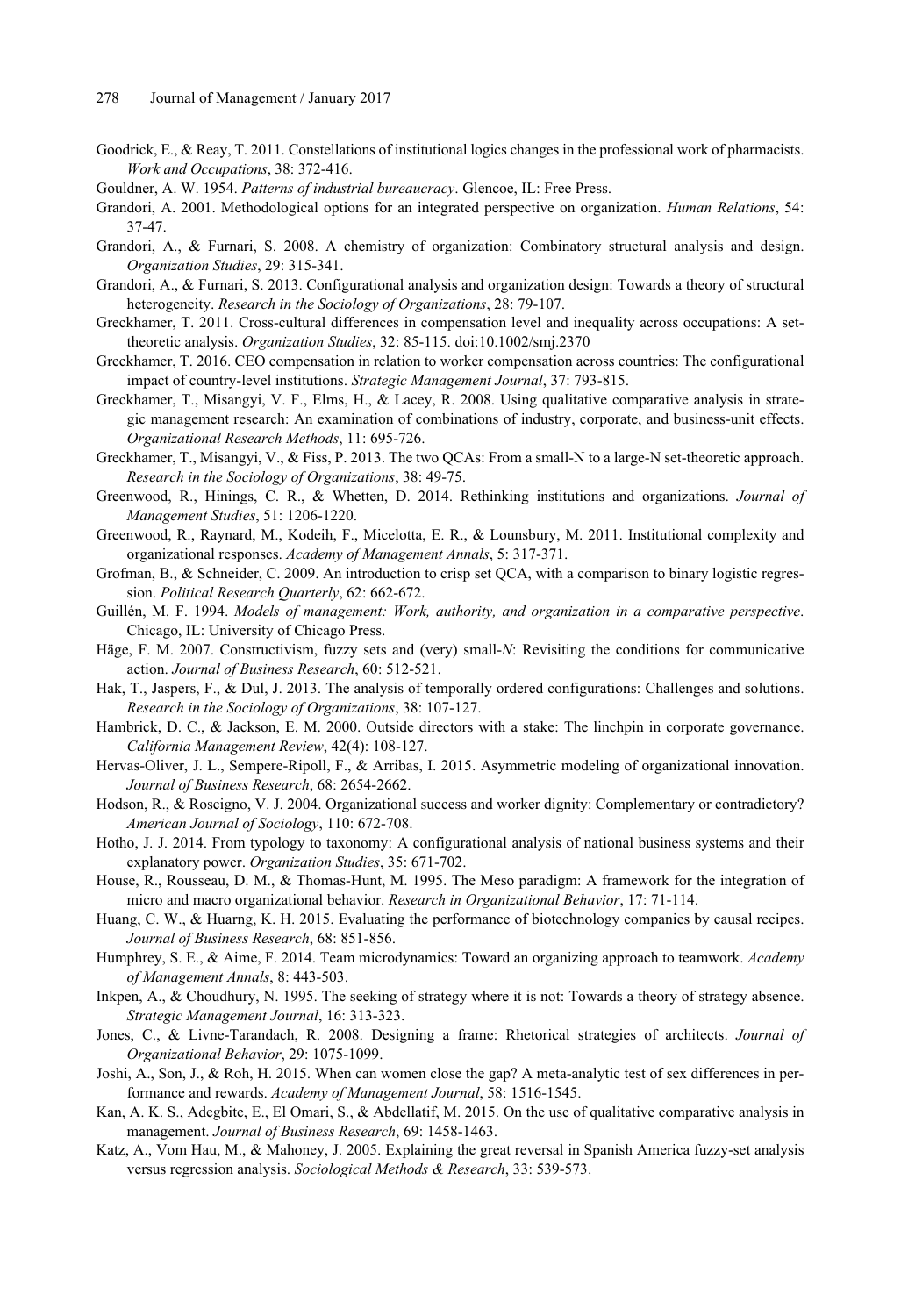Katz, D., & Kahn, R. L. 1966. *the social psychology of organizations* (1st ed.). New York, NY: Wiley.

- Kennedy, M. T., & Fiss, P. C. 2013. An ontological turn in categories research: From standards of legitimacy to evidence of actuality. *Journal of Management Studies*, 50: 1138-1154.
- Ketchen, D. J. 2013. We try harder: Some reflections on configurational theory and methods. In P. C. Fiss, B. Cambre, & A. Marx (Eds.), Configurational theory and methods in organizational research. *Research in the Sociology of Organizations*, 38: 303-310.
- Ketchen, D. J., Combs, J. G., Russell, C. J., Shook, C., Dean, M. A., Runge, J., Lohrke, F. T., Naumann, S. E., Haptonstahl, D. E., Baker, R., Beckstein, B. A., Handler, C., Honig, H., & Lamoureux, S. 1997. Organizational configurations and performance: A meta-analysis. *Academy of Management Review*, 40: 223-240.
- Ketchen, D. J., Thomas, J. B., & Snow, C. C. 1993. Organizational configurations and performance: A comparison of theoretical approaches. *Academy of Management Journal*, 36: 1278-1313.
- King, B. G., Felin, T., & Whetten, D. A. 2009. Studying differences between organizations: Comparative approaches to organizational research. *Research in the Sociology of Organizations*, 26: 91-116.
- Klein, K. J., Dansereau, F., & Hall, R. J. 1994. Levels issues in theory development, data collection, and analysis. *Academy of Management Review*, 19: 195-229.
- Klein, K. J., & Kozlowski, S. W. J. 2000. From micro to meso: Critical steps in conceptualizing and conducting multilevel research. *Organizational Research Methods*, 3: 211-236.
- Kogut, B., MacDuffie, J. P., & Ragin, C. C. 2004. Prototypes and strategy: Assigning causal credit using fuzzy sets. *European Management Review*, 1: 114-131.
- Kogut, B., & Ragin, C. C. 2006. Exploring complexity when diversity is limited: Institutional complementarity in theories of rule of law and national systems revisited. *European Management Review*, 3: 44-59.
- Kvist, J. 2007. Fuzzy set ideal type analysis. *Journal of Business Research*, 60: 474-481.
- Lacey, R., & Fiss, P. C. 2009. Comparative organizational analysis across multiple levels: A set-theoretic approach. *Research in the Sociology of Organizations*, 26: 91-116.
- Lampel, J., & Shapira, Z. 1995. Progress and its discontents: Data scarcity and the limits of falsification in strategic management. *Advances in Strategic Management*, 12A: 113-150.
- Lawler, E. E. 1966. Ability as a moderator of the relationship between job attitudes and job performance. *Personnel Psychology*, 19: 153-164.
- Lawrence, P., & Lorsch, J. 1967. Differentiation and integration in complex organizations. *Administrative Science Quarterly*, 12: 1-30.
- Lee, T. W. 1999. *Using qualitative methods in organizational research*. Thousand Oaks, CA: SAGE Publications.
- Lee, T. W., Mitchell, T. R., & Sabylinski, C. J. 1999. Qualitative research in organizational and vocational psychology: 1979-1999. *Journal of Vocational Behavior*, 55: 161-187.
- Levinthal, D., & Rerup, C. 2006. Crossing an apparent chasm: Bridging mindful and less-mindful perspectives on organizational learning. *Organization Science*, 17: 502-513.
- Livne-Tarandach, R., Hawbaker, B., Boren, B. L., & Jones, C. 2015. Qualitative comparative analysis. In K. D. Elsbach & R. M. Kramer (Eds.), *Handbook of qualitative organizational research: Innovative pathways and methods*, 156. New York, NY: Routledge.
- Locke, K., Golden-Biddle, K., & Feldman, M. S. 2008. Making doubt generative: Rethinking the role of doubt in the research process. *Organization Science*, 19: 907-918.
- Marx, A., & Van Hootegem, G. 2007. Comparative configurational case analysis of ergonomic injuries. *Journal of Business Research*, 60: 522-530.
- Mathieu, J. E., Tannenbaum, S. I., Donsbach, J. S., & Alliger, G. M. 2014. A review and integration of team composition models moving toward a dynamic and temporal framework. *Journal of Management*, 40: 130-160.
- Meuer, J. 2014. Archetypes of inter-firm relations in the implementation of management innovation: A set-theoretic study in China's biopharmaceutical industry. *Organization Studies*, 35: 121-145.
- Meuer, J., Rupietta, C., & Backes-Gellner, U. 2015. Layers of co-existing innovation systems. *Research Policy*, 44: 888-910.
- Meyer, A. D., Gaba, V., & Colwell, K. A. 2005. Organizing far from equilibrium: Nonlinear changes in organizational fields. *Organization Science*, 16: 456-473.
- Meyer, A. D., Tsui, A. S., & Hinings, C. R. 1993. Configurational approaches to organizational analysis. *Academy of Management Journal*, 36: 1175-1195.
- Miles, R. E., & Snow, C. C. 1978. *Organizational strategy, structure and process*. New York, NY: McGraw-Hill.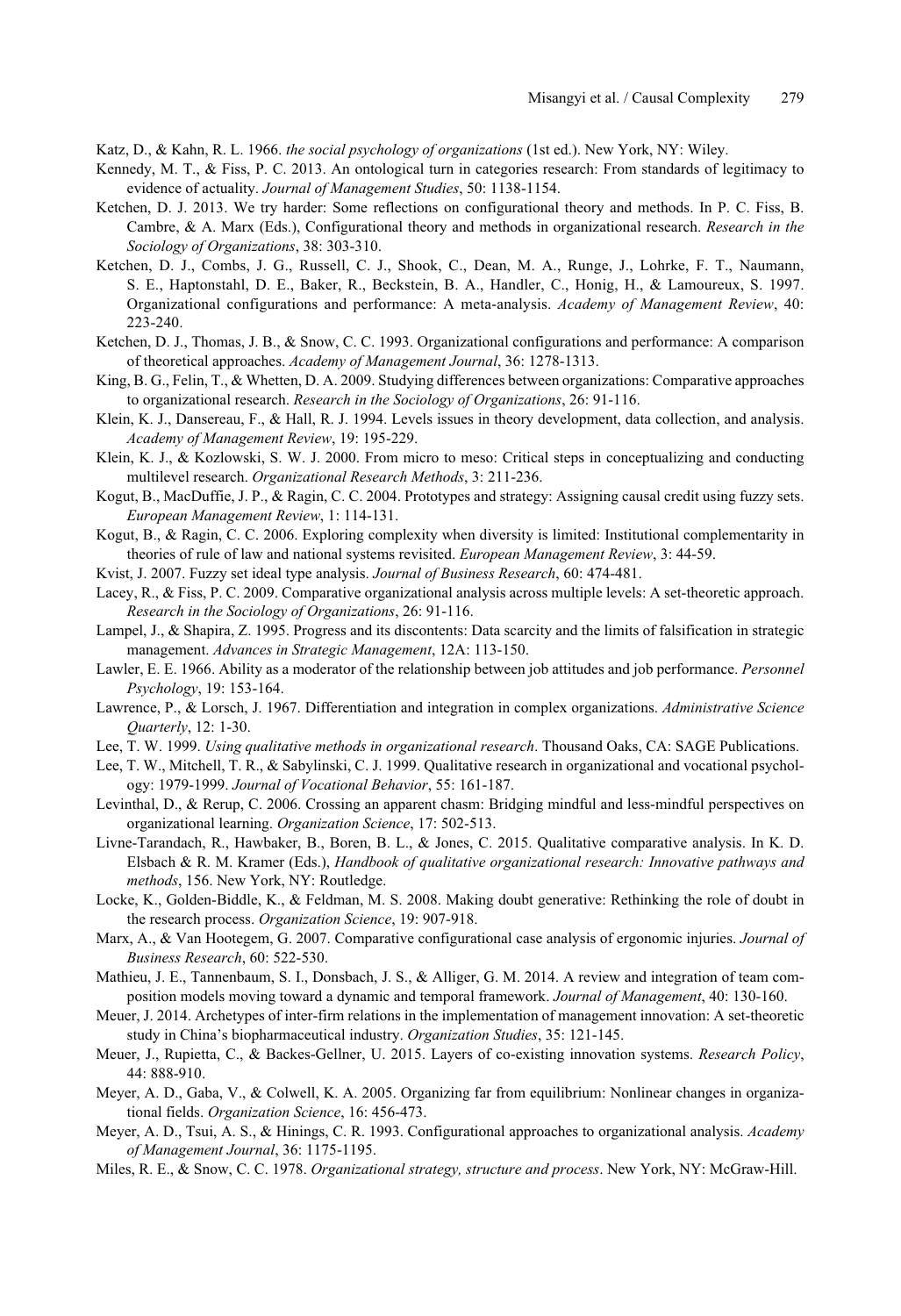- Miller, D. 1986. Configurations of strategy and structure: Towards a synthesis. *Strategic Management Journal*, 7: 233-249.
- Miller, D. 1987. The genesis of configuration. *Academy of Management Journal*, 12: 686-701.
- Miller, D., & Friesen, P. H. 1984. *Organizations: A quantum view*. Englewood Cliffs, NJ: Prentice Hall.
- Mintzberg, H. 1979. *The structuring of organizations*. Englewood Cliffs, NJ: Prentice Hall.
- Misangyi, V. in press. Institutional complexity and the meaning of loose coupling: Connecting institutional sayings and (not) doings. *Strategic Organization*.
- Misangyi, V. F., & Acharya, A. G. 2014. Substitutes or complements? A configurational examination of corporate governance mechanisms. *Academy of Management Journal*, 57: 1681-1705.
- Mol, M. J., & Birkinshaw, J. 2014. The role of external involvement in the creation of management innovations. *Organization Studies*, 35: 1287-1312.
- Negro, G., Kocak, O., & Hsu, G. 2010. Research on categories in the sociology of organizations. *Research in the Sociology of Organizations*, 31: 3-35.
- Ocasio, W, Thornton, P. H., & Lounsbury, M. 2016. The institutional logics perspective. In R. Greenwood et al. (Eds.), *Handbook of organizational institutionalism* (2nd ed.). Thousand Oaks, CA: SAGE Publications.
- Oldham, G., & Cummings, A. 1996. Employee creativity: Personal and contextual factors at work. *Academy of Management Journal*, 39: 607-634.
- O'Leary, M. B., Mortensen, M., & Woolley, A. W. 2011. Multiple team membership: A theoretical model of its effects on productivity and learning for individuals and teams. *Academy of Management Review*, 36: 461-478.
- O'Neil, K. 2008. Bringing art to market: The diversity of pricing styles in a local art market. *Poetics*, 36: 94-113.
- Ordanini, A., & Maglio, P. P. 2009. Market orientation, internal process, and external network: A qualitative comparative analysis of key decisional alternatives in the new service development. *Decision Sciences*, 40: 601-625.
- Pajunen, K. 2008. Institutions and inflows of foreign direct investment: A fuzzy-set analysis. *Journal of International Business Studies*, 39: 652-669.

Powell, T. C., Lovallo, D., & Fox, C. R. 2011. Behavioural strategy. *Strategic Management Journal*, 32: 1369-1386.

- Ragin, C. C. 1987. *The comparative method: Moving beyond qualitative and quantitative strategies*. Berkeley: University of California Press.
- Ragin, C. C. 2000. *Fuzzy-set social science*. Chicago, IL: University of Chicago Press.
- Ragin, C. 2006. The limitations of net-effects thinking. In B. Rihoux & H. Grimm (Eds.), *Innovative comparative methods for policy analysis*: 13-41. New York, NY: Springer.
- Ragin, C. C. 2008. *Redesigning social inquiry: Fuzzy sets and beyond*. Chicago, IL: University of Chicago Press.
- Ragin, C. 2013. New directions in the logic of social inquiry. *Political Research Quarterly*, 66: 171-174.
- Ragin, C. C., & Fiss, P. C. 2008. Net effects analysis versus configurational analysis: An empirical demonstration. In C. C. Ragin, *Redesigning social inquiry: Fuzzy sets and beyond*: 190-212. Chicago, IL: University of Chicago Press.
- Ragin, C. C., & Fiss, P.C. 2016. *Intersectional inequality: Race, gender, test scores, and poverty*. Chicago, IL: University of Chicago Press.
- Ragin, C. C., & Rubinson, C. 2009. The distinctiveness of comparative research. In *The SAGE handbook of comparative politics*: 13-34. London: SAGE Publications.
- Ragin, C. C., & Sonnett, R. 2004. Between complexity and parsimony: Limited diversity, counterfactual cases, and comparative analysis. In S. Kropp & M. Minkenberg (Eds.), *Vergleichen in der Politikwissenschaft*: 180-197. Wiesbaden: VS Verlag fur Sozialwissenschaften.
- Ragin, C. C., & Strand, S. I. 2008. Using qualitative comparative analysis to study causal order: Comment on Caren and Panofsky (2005). *Sociological Methods & Research*, 36: 431-441.
- Raynard, M. in press. Deconstructing complexity: Configurations of institutional complexity and structural hybridity. *Strategic Organization*.
- Rihoux, B., & Marx, A. 2013. *QCA, 25 years after "Comparative Method": Mapping, challenges, and innovations – Mini-symposium*. Political Research Quarterly, 66: 167-235.
- Rihoux, B., & Lobe, B. 2009. The case for qualitative comparative analysis (QCA): Adding leverage for thick cross-case comparison. In *The Sage handbook of case-based methods*: 222-242. Thousand Oaks, CA: SAGE Publications.
- Rihoux, B., & Ragin, C. C. 2009. *Configurational comparative methods: Qualitative comparative analysis (QCA) and related techniques (applied social research methods)*. Thousand Oaks, CA: SAGE Publications.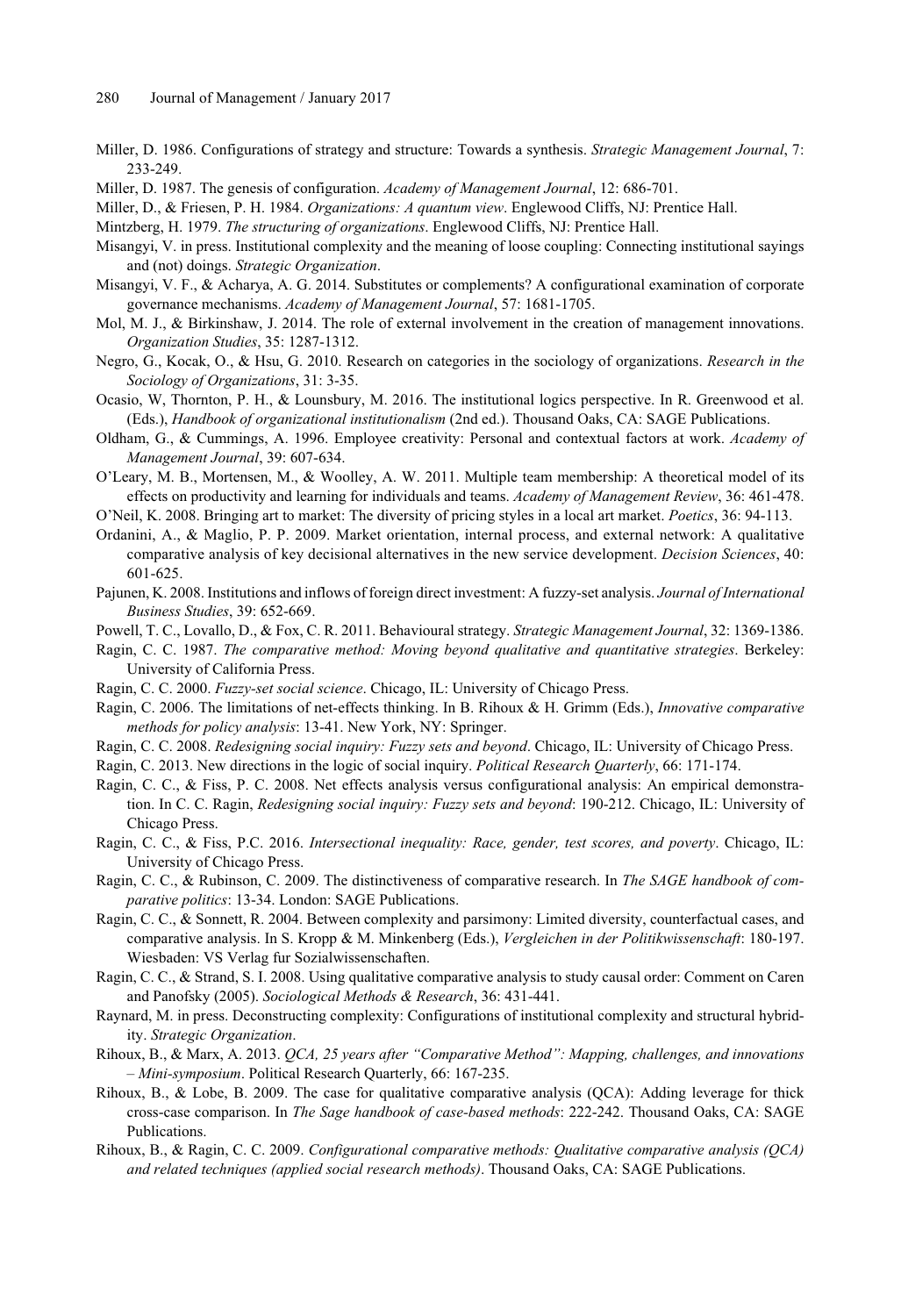- Rousseau, D. M. 1985. Issues of level in organizational research: Multi-level and cross-level perspectives. *Research in Organizational Behavior*, 7: 1-37.
- Schneider, C. Q., & Wagemann, C. 2012. *Set-theoretic methods for the social sciences: A guide to qualitative comparative analysis*. New York, NY: Cambridge University Press.
- Schneider, M. R., Schulze-Bentrop, C., & Paunescu, M. 2010. Mapping the institutional capital of high-tech firms: A fuzzy-set analysis of capitalist variety and export performance. *Journal of International Business Studies*, 41: 246-266.
- Scott, W. R. 1988. *Organizations: Rational, natural and open systems*. Peabody, MA: Prince-Hall.
- Short, J. C., Payne, G. T., & Ketchen, D. J. 2008. Research on organizational configurations: Past accomplishments and future challenges. *Journal of Management*, 34: 1053-1079.
- Siggelkow, N. 2002. Evolution toward fit. *Administrative Science Quarterly*, 47: 125-159.
- Simon, H. A. 1962. The architecture of complexity. *Proceedings of the American Philosophical Society*, 106: 467-482.
- Simon, H. A. 1996. *The sciences of the artificial*. Cambridge, MA: MIT Press.
- Skaaning, S. 2007. Explaining post-communist respect for civil liberty: A multi-methods test. *Journal of Business Research*, 60: 493-500.
- Smart Richman, L., & Leary, M. R. 2009. Reactions to discrimination, stigmatization, ostracism, and other forms of interpersonal rejection: A multimotive model. *Psychological Review*, 116: 365-383.
- Smithson, M., & Verkuilen, J. 2006. *Fuzzy set theory: Applications in the social sciences*. Thousand Oaks, CA: SAGE Publications.
- Soda, G., & Furnari, S. 2012. Exploring the topology of the plausible: Fs/QCA counterfactual analysis and the plausible fit of unobserved organizational configurations. *Strategic Organization*, 10: 285-296.
- Spector, P. E., & Brannick, M. T. 2011. Methodological urban legends: The misuse of statistical control variables. *Organizational Research Methods*, 14: 287-305.
- Stevenson, W. B., & Greenberg, D. 2000. Agency and social networks: Strategies of action in a social structure of position, opposition, and opportunity. *Administrative Science Quarterly*, 45: 651-678.
- Stokke, O. S. 2007. Qualitative comparative analysis, shaming, and international regime effectiveness. *Journal of Business Research*, 60: 501-511.
- Thiem, A., Baumgartner, M., & Bol, D. 2016. A correction of three misunderstandings between configurational comparativists and regression analysts. *Comparative Political Studies*, 49: 742-774.
- Thiem, A., & Duşa, A. 2013. Boolean minimization in social science research: A review of current software for qualitative comparative analysis (QCA). *Social Science Computer Review.*, 31: 505-521.
- Tho, N. D., & Trang, N. T. M. 2015. Can knowledge be transferred from business schools to business organizations through in-service training students? SEM and fsQCA findings. *Journal of Business Research*, 68: 1332-1340.
- Thompson, J. D. 1967. *Organizations in action: Social science bases of administrative theory*. New York, NY: McGraw-Hill.
- Thornton, P. H., Ocasio, W., & Lounsbury, M. 2012. *The institutional logics perspective: A new approach to culture, structure and process* (1st ed.). Oxford, UK: Oxford University Press.
- Tushman, M. L., & O'Reilly, C. A. 2002. *Winning through innovation: A practical guide to organizational change and renewal*. Boston, MA: Harvard Business School Press.
- Van de Ven, A. H., Ganco, M., & Hinings, C. R. 2013. Returning to the frontier of contingency theory of organizational and institutional designs. *Academy of Management Annals*, 7: 393-440.
- Van Maanen, J., Sorensen, J. R., & Mitchell, T. R. 2007. The interplay between theory and method. *Academy of Management Review*, 32: 1145-1154.
- Verkuilen, J. 2005. Assigning membership in fuzzy set analysis. *Sociological Methods and Research*, 33: 462-496.
- Vis, B. 2012. The comparative advantages of fsQCA and regression analyses for moderately large-N analyses. *Sociological Methods & Research*, 41: 168-198.
- Von Bertalanffy, L. 1968. *General system theory: Foundations, development, applications*. New York, NY: George Braziller.
- Weber, M. 1904. *Max Weber on the methodology of the social sciences*. Glencoe, IL: Free Press.
- Whittington, R., Pettigrew, A., Peck, S., Fenton, E., & Conyon, M. 1999. Change and complementarities in the new competitive landscape: A European panel study, 1992-1996. *Organization Science*,10: 583-600.